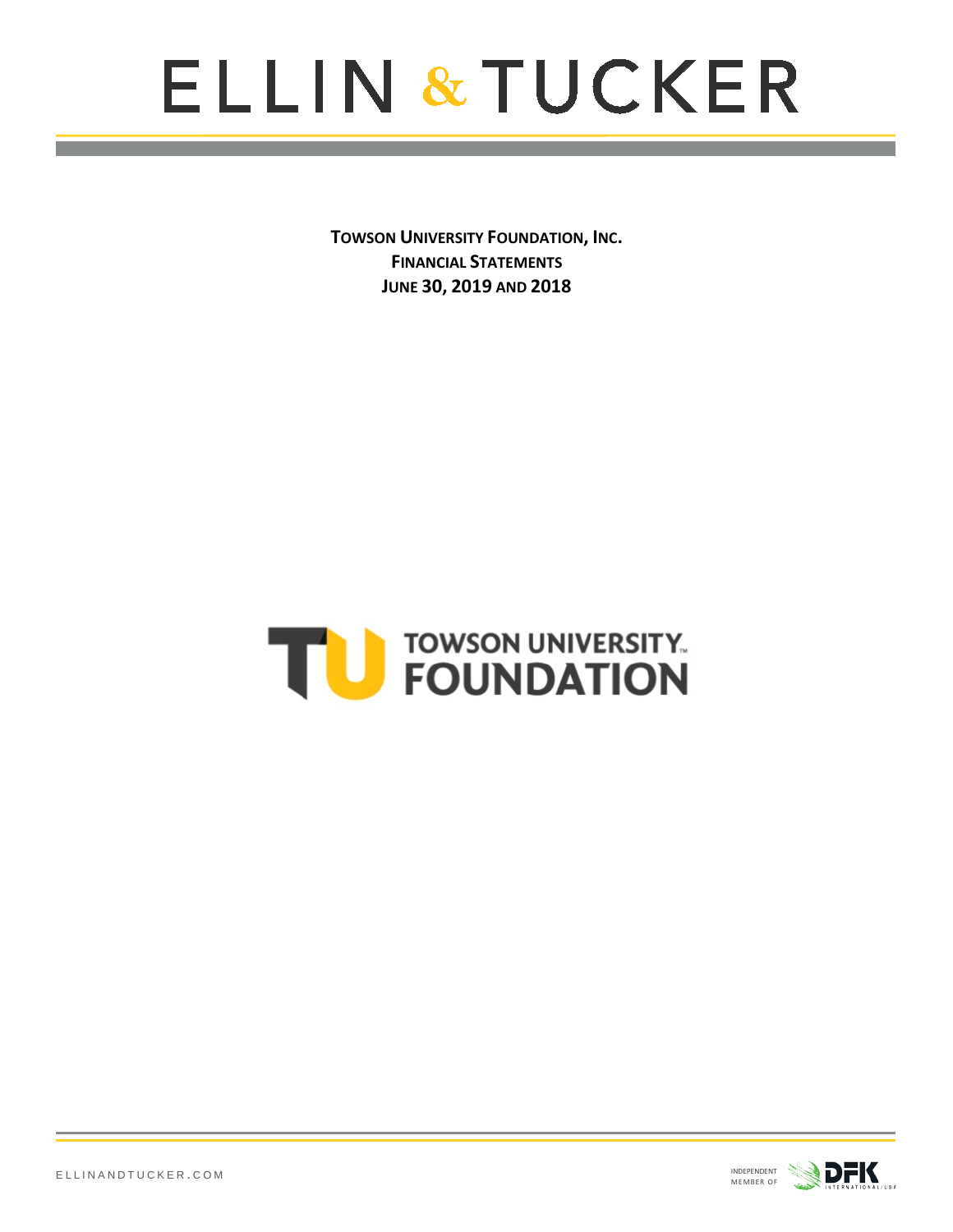m.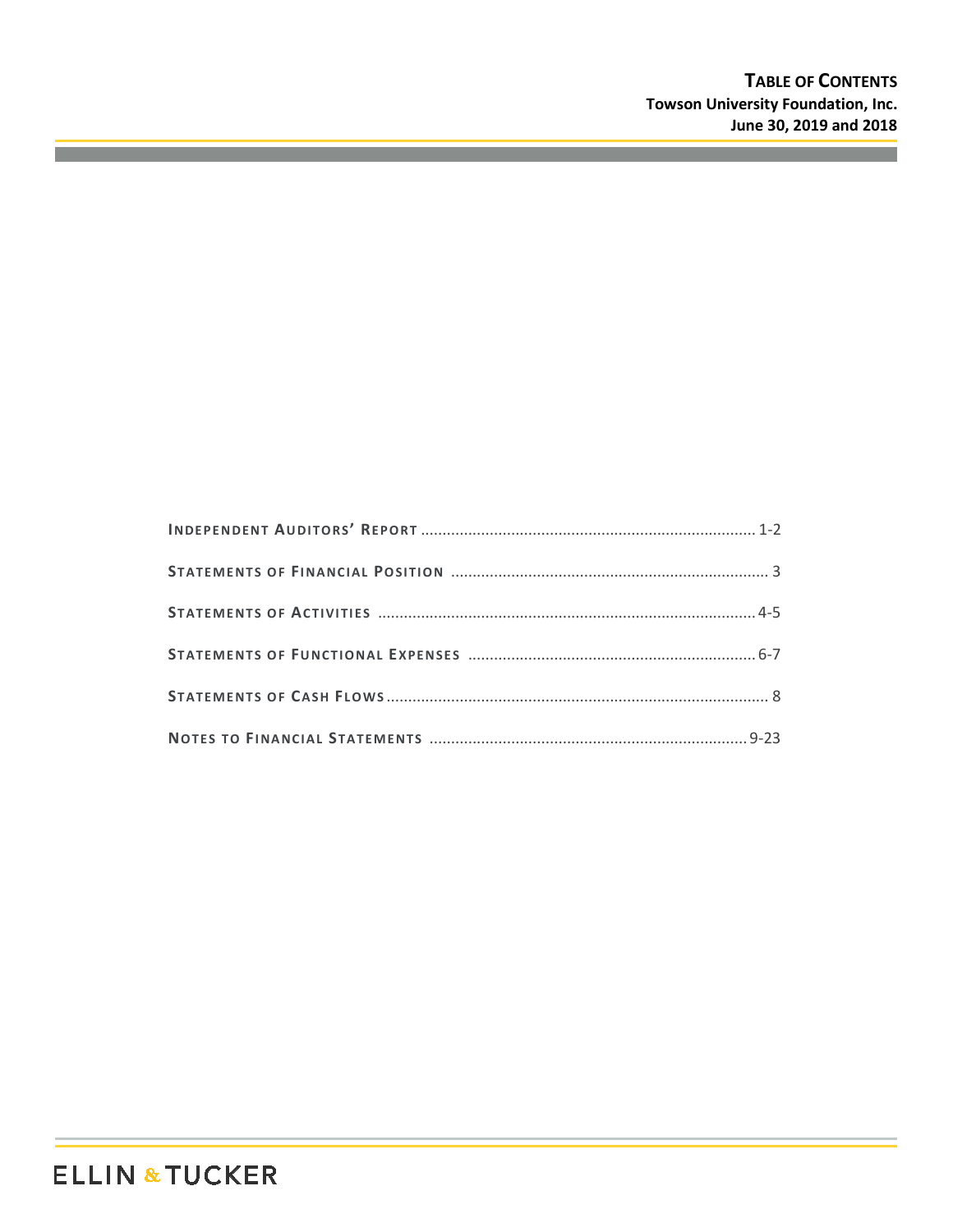# **ELLIN & TUCKER**

# **INDEPENDENT AUDITORS' REPORT**

To the Board of Directors of Towson University Foundation, Inc.

#### **REPORT ON THE FINANCIAL STATEMENTS**

We have audited the accompanying Statements of Financial Position of Towson University Foundation, Inc. (Foundation) as of June 30, 2019 and 2018, and the related Statements of Activities, Functional Expenses and Cash Flows for the years then ended and the related notes to the financial statements.

#### **MANAGEMENT'S RESPONSIBILITY FOR THE FINANCIAL STATEMENTS**

Management is responsible for the preparation and fair presentation of these financial statements in accordance with accounting principles generally accepted in the United States of America; this includes the design, implementation, and maintenance of internal control relevant to the preparation and fair presentation of financial statements that are free from material misstatement, whether due to fraud or error.

#### **AUDITORS' RESPONSIBILITY**

Our responsibility is to express an opinion on these financial statements based on our audits. We conducted our audits in accordance with auditing standards generally accepted in the United States of America. Those standards require that we plan and perform the audits to obtain reasonable assurance about whether the financial statements are free from material misstatement.

An audit involves performing procedures to obtain audit evidence about the amounts and disclosures in the financial statements. The procedures selected depend on the auditors' judgment, including the assessment of the risks of material misstatement of the financial statements, whether due to fraud or error. In making those risk assessments, the auditors consider internal control relevant to the entity's preparation and fair presentation of the financial statements in order to design audit procedures that are appropriate in the circumstances but not for the purpose of expressing an opinion on the effectiveness of the entity's internal control. Accordingly, we express no such opinion. An audit also includes evaluating the appropriateness of accounting policies used and the reasonableness of the significant accounting estimates made by management, as well as evaluating the overall presentation of the financial statements.

We believe the audit evidence we have obtained is sufficient and appropriate to provide a basis for our audit opinion.

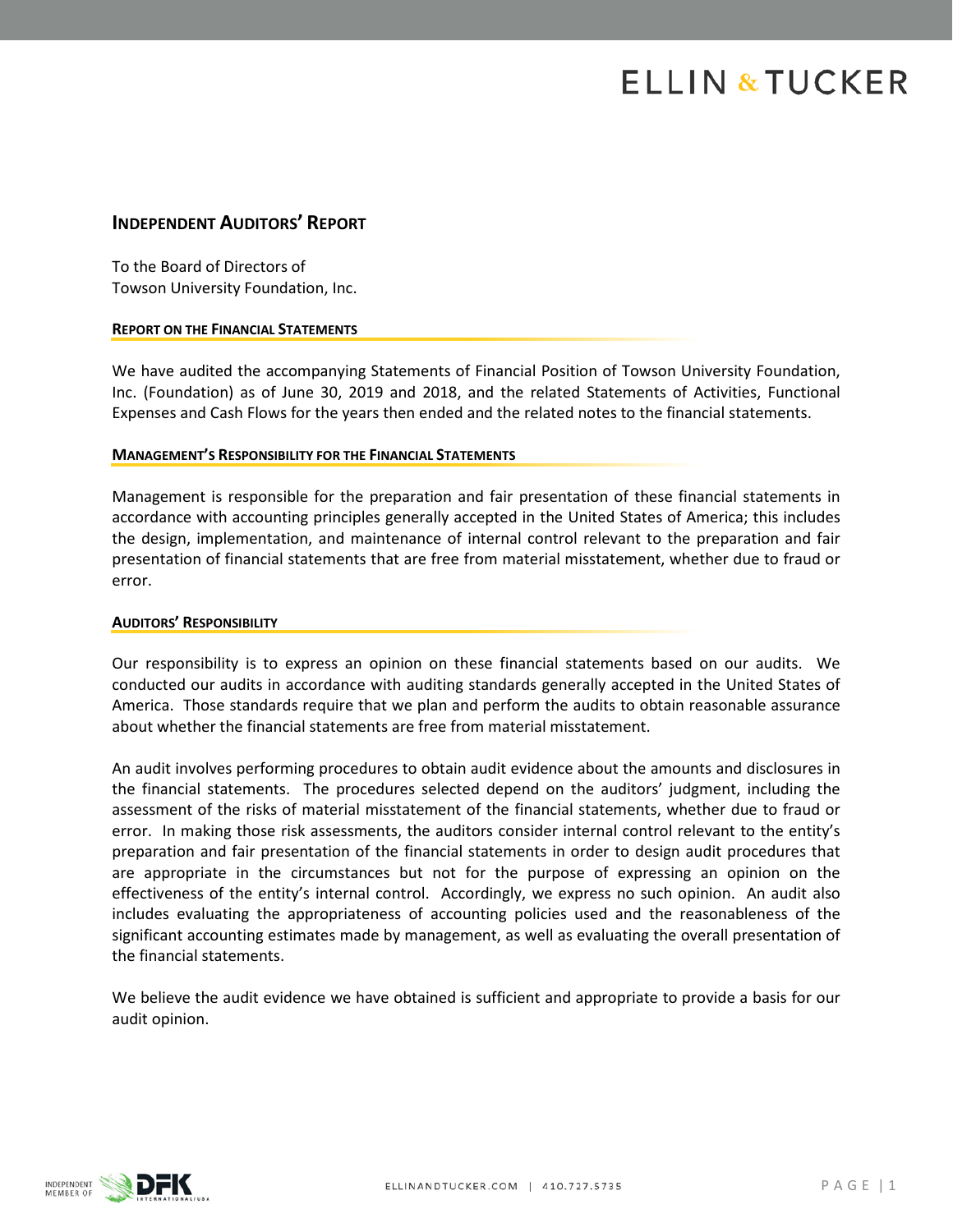# **ELLIN & TUCKER**

# **INDEPENDENT AUDITORS' REPORT, CONTINUED**

#### **OPINION**

In our opinion, the financial statements referred to above present fairly, in all material respects, the financial position of Towson University Foundation, Inc. as of June 30, 2019 and 2018, and the changes in its net assets and its cash flows for the years then ended in accordance with accounting principles generally accepted in the United States of America.

Ulia + Pucker

ELLIN & TUCKER Certified Public Accountants

Baltimore, Maryland September 17, 2019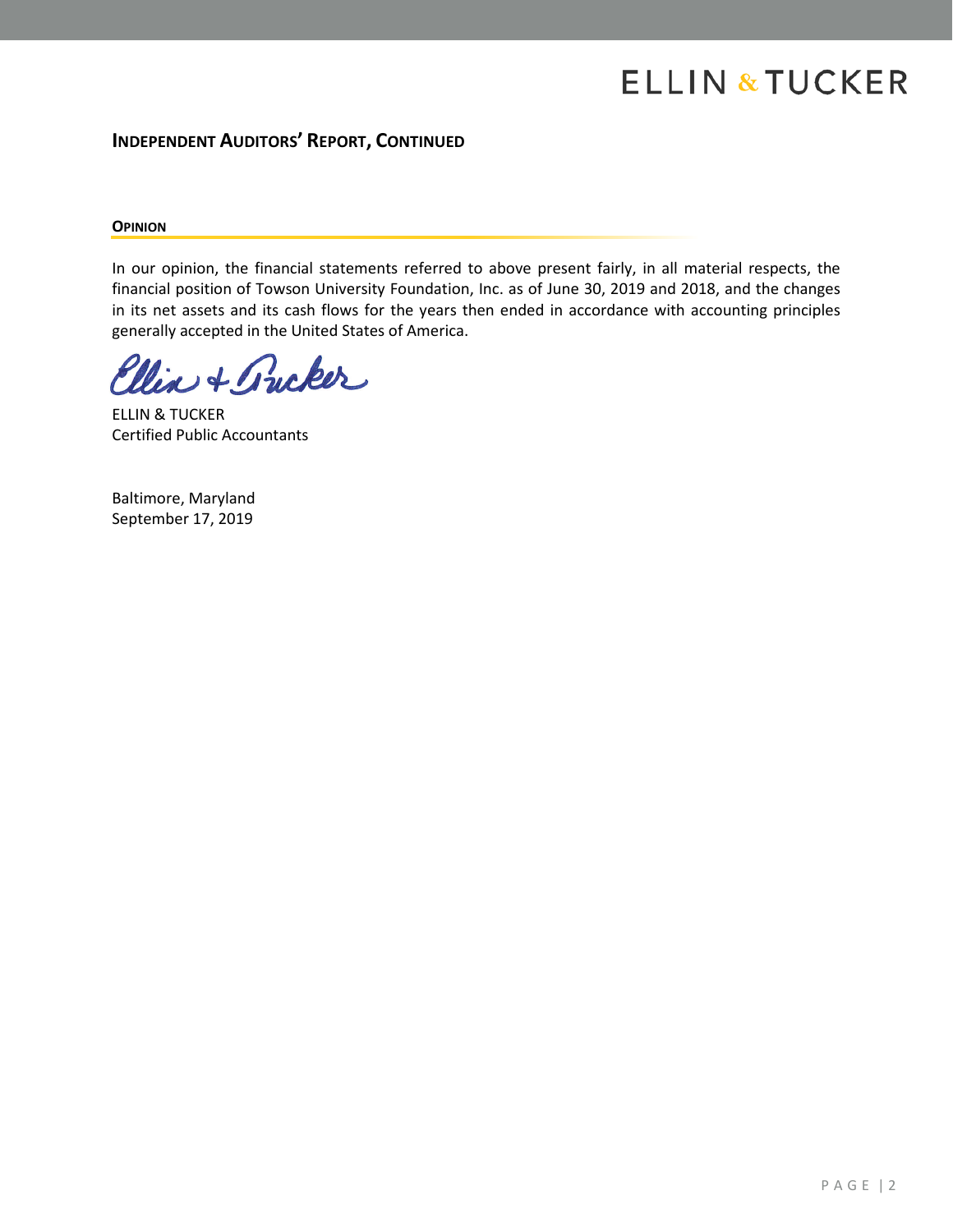# **ASSETS**

|                                              | 2019 |            |     | 2018         |
|----------------------------------------------|------|------------|-----|--------------|
| <b>ASSETS</b>                                |      |            |     |              |
| Cash and Cash Equivalents                    | \$   | 3,799,308  | \$  | 2,791,108    |
| <b>Accrued Interest Receivable</b>           |      | 122,672    |     | 97,245       |
| Investments (Note 5)                         |      | 79,132,031 |     | 74,963,982   |
| Contributions Receivable (Note 6)            |      | 3,148,504  |     | 2,459,089    |
| Other Assets                                 |      | 226,844    |     | 213,263      |
| Equipment                                    |      | 2,341      |     | 992          |
| Charitable Trusts (Note 7)                   |      | 120,044    |     | 128,791      |
|                                              |      |            |     |              |
| <b>Total Assets</b>                          | S    | 86,551,744 | \$. | 80,654,470   |
|                                              |      |            |     |              |
| <b>LIABILITIES AND NET ASSETS</b>            |      |            |     |              |
| <b>LIABILITIES</b>                           |      |            |     |              |
| <b>Accounts Payable and Accrued Expenses</b> | \$   | 1,100,136  | \$  | 608,653      |
| <b>Scholarships Payable</b>                  |      | 343,533    |     | 5,023        |
|                                              |      |            |     |              |
| <b>Total Liabilities</b>                     |      | 1,443,669  |     | 613,676      |
|                                              |      |            |     |              |
| <b>NET ASSETS</b>                            |      |            |     |              |
| <b>Without Donor Restrictions (Note 11)</b>  |      | 3,352,669  |     | 3,131,282    |
| With Donor Restrictions (Note 12)            |      | 81,755,406 |     | 76,909,512   |
| <b>Total Net Assets</b>                      |      | 85,108,075 |     | 80,040,794   |
| <b>Total Liabilities and Net Assets</b>      |      | 86,551,744 |     | \$80,654,470 |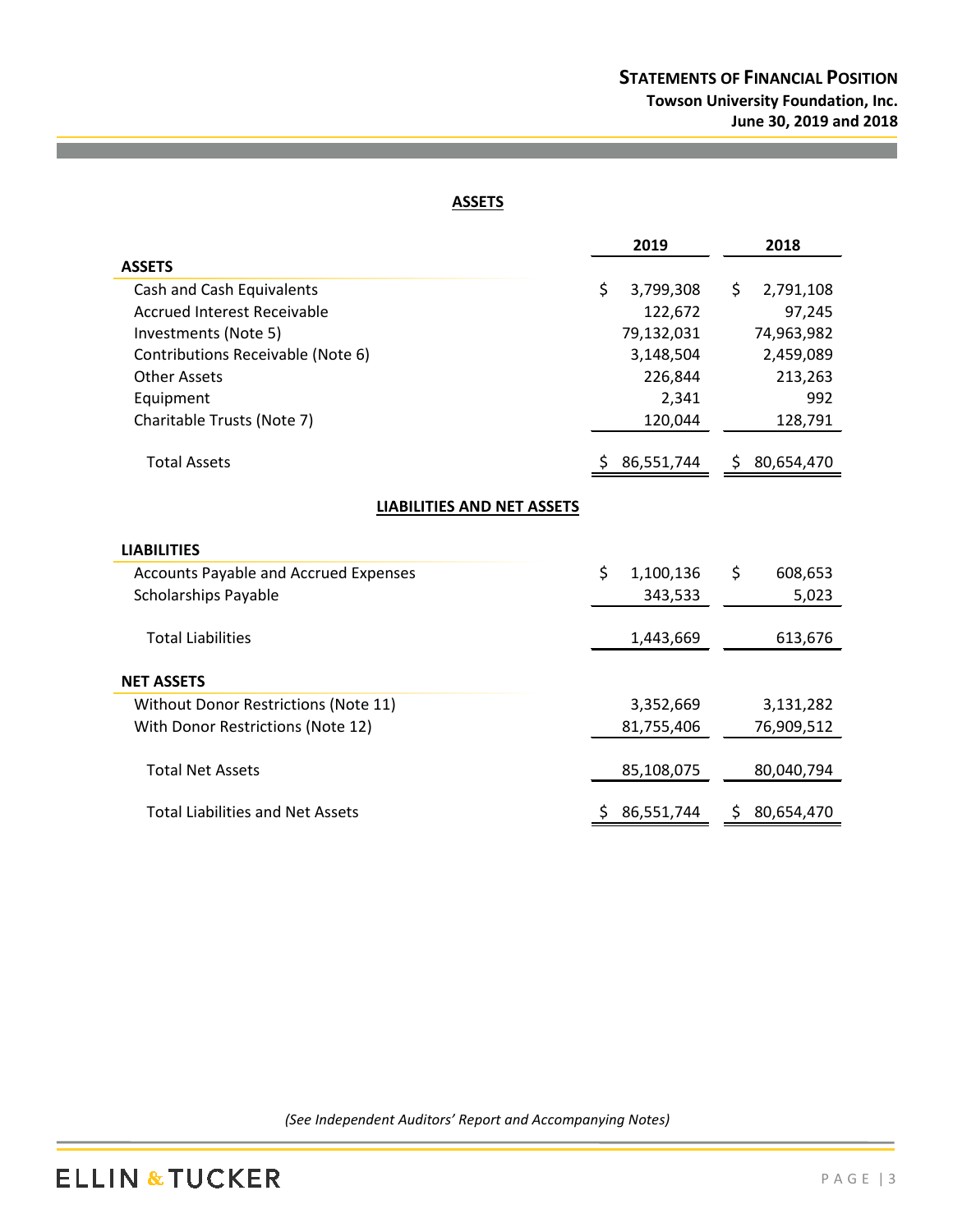|                                        | 2019                |                |    |                     |    |              |    |              |
|----------------------------------------|---------------------|----------------|----|---------------------|----|--------------|----|--------------|
|                                        |                     | <b>Without</b> |    |                     |    |              |    |              |
|                                        |                     | <b>Donor</b>   |    | <b>With Donor</b>   |    |              |    |              |
|                                        | <b>Restrictions</b> |                |    | <b>Restrictions</b> |    | <b>Total</b> |    | 2018         |
|                                        |                     |                |    |                     |    |              |    |              |
| <b>SUPPORT AND REVENUE</b>             |                     |                |    |                     |    |              |    |              |
| Contributions                          | \$                  | 364,529        | \$ | 5,784,947           | \$ | 6,149,476    | \$ | 5,723,924    |
| <b>Grants and Contracts</b>            |                     |                |    | 91,869              |    | 91,869       |    | 86,225       |
| <b>Special Programs</b>                |                     |                |    | 313,137             |    | 313,137      |    | 291,126      |
| Investment Return, Net                 |                     | 610,388        |    | 3,870,848           |    | 4,481,236    |    | 5,354,036    |
| Change in Value of Annuities           |                     |                |    | 11,224              |    | 11,224       |    | 5,964        |
| <b>Sales</b>                           |                     |                |    | 291,389             |    | 291,389      |    | 225,514      |
| Miscellaneous                          |                     | 23             |    | 136,167             |    | 136,190      |    | 135,186      |
| <b>Special Fund-Raising</b>            |                     |                |    | 268,592             |    | 268,592      |    | 207,915      |
| <b>Interfund Charges and Transfers</b> |                     | 485,311        |    | (485, 311)          |    |              |    |              |
| Net Assets Released from               |                     |                |    |                     |    |              |    |              |
| Restrictions                           |                     | 5,436,968      |    | (5,436,968)         |    |              |    |              |
| <b>Total Support and Revenue</b>       |                     | 6,897,219      |    | 4,845,894           |    | 11,743,113   |    | 12,029,890   |
| <b>FUNCTIONAL EXPENSES</b>             |                     |                |    |                     |    |              |    |              |
| University Programs, Support           |                     |                |    |                     |    |              |    |              |
| and Scholarships                       |                     | 5,344,486      |    |                     |    | 5,344,486    |    | 4,562,242    |
| Management and General                 |                     | 644,112        |    |                     |    | 644,112      |    | 622,286      |
| <b>Fund-Raising</b>                    |                     | 687,234        |    |                     |    | 687,234      |    | 624,008      |
|                                        |                     |                |    |                     |    |              |    |              |
| <b>Total Functional Expenses</b>       |                     | 6,675,832      |    |                     |    | 6,675,832    |    | 5,808,536    |
| Change in Net Assets                   |                     | 221,387        |    | 4,845,894           |    | 5,067,281    |    | 6,221,354    |
| <b>NET ASSETS - BEGINNING OF YEAR</b>  |                     | 3,131,282      |    | 76,909,512          |    | 80,040,794   |    | 73,819,440   |
| <b>NET ASSETS - END OF YEAR</b>        | \$                  | 3,352,669      |    | \$31,755,406        |    | \$85,108,075 |    | \$80,040,794 |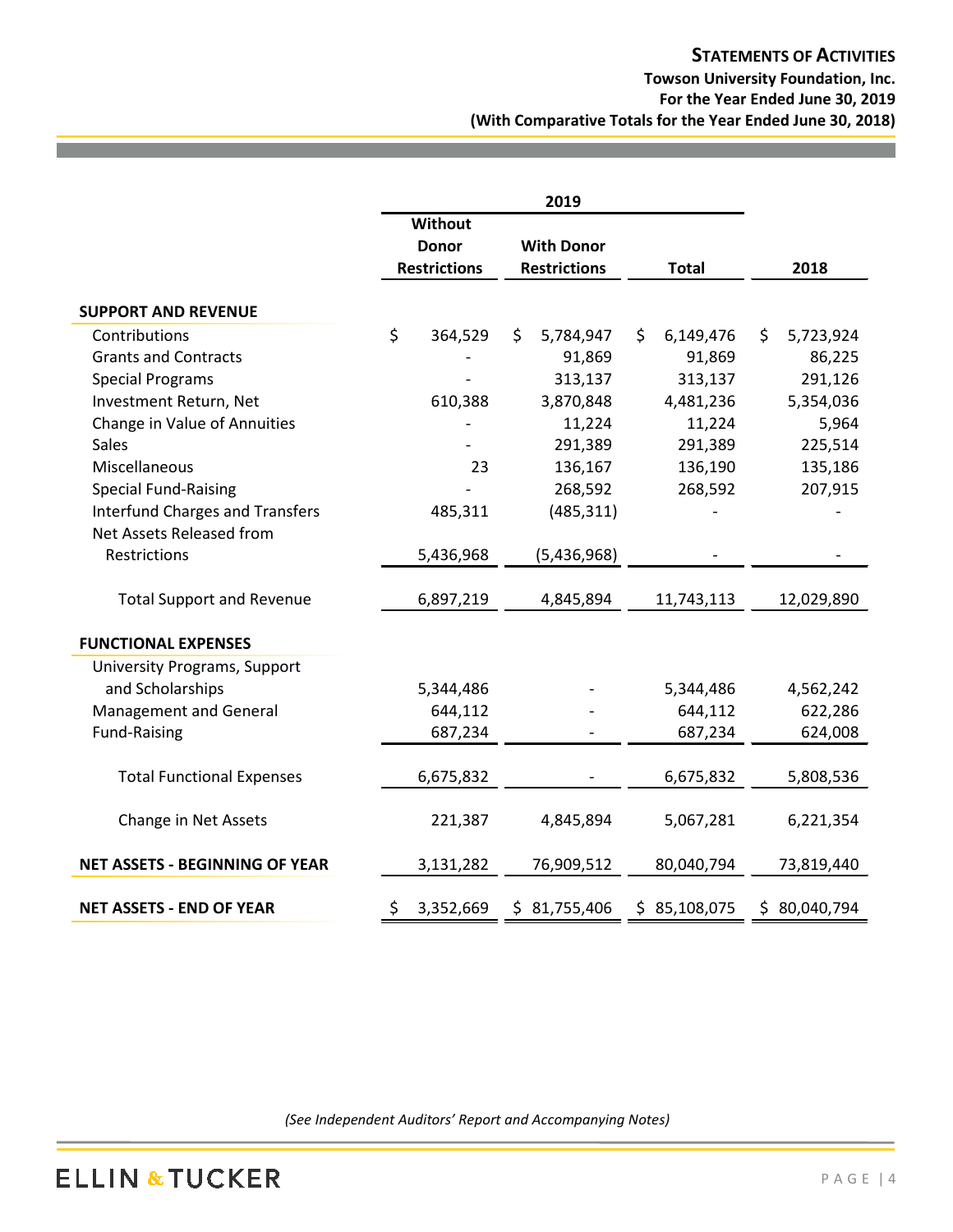an<br>Ma

|                                        | <b>Without</b>      |                     |                 |
|----------------------------------------|---------------------|---------------------|-----------------|
|                                        | <b>Donor</b>        | <b>With Donor</b>   |                 |
|                                        | <b>Restrictions</b> | <b>Restrictions</b> | <b>Total</b>    |
| <b>SUPPORT AND REVENUE</b>             |                     |                     |                 |
| Contributions                          | \$<br>325,754       | \$.<br>5,398,170    | \$<br>5,723,924 |
| <b>Grants and Contracts</b>            |                     | 86,225              | 86,225          |
| <b>Special Programs</b>                |                     | 291,126             | 291,126         |
| Investment Return, Net                 | 217,856             | 5,136,180           | 5,354,036       |
| Change in Value of Annuities           |                     | 5,964               | 5,964           |
| Sales                                  |                     | 225,514             | 225,514         |
| Miscellaneous                          | 15                  | 135,171             | 135,186         |
| <b>Special Fund-Raising</b>            |                     | 207,915             | 207,915         |
| <b>Interfund Charges and Transfers</b> | 392,662             | (392, 662)          |                 |
| Net Assets Released from               |                     |                     |                 |
| Restrictions                           | 4,711,965           | (4, 711, 965)       |                 |
| <b>Total Support and Revenue</b>       | 5,648,252           | 6,381,638           | 12,029,890      |
| <b>FUNCTIONAL EXPENSES</b>             |                     |                     |                 |
| <b>University Programs, Support</b>    |                     |                     |                 |
| and Scholarships                       | 4,562,242           |                     | 4,562,242       |
| <b>Management and General</b>          | 622,286             |                     | 622,286         |
| <b>Fund-Raising</b>                    | 624,008             |                     | 624,008         |
|                                        |                     |                     |                 |
| <b>Total Functional Expenses</b>       | 5,808,536           |                     | 5,808,536       |
| Change in Net Assets                   | (160, 284)          | 6,381,638           | 6,221,354       |
| <b>NET ASSETS - BEGINNING OF YEAR</b>  | 3,291,566           | 70,527,874          | 73,819,440      |
| <b>NET ASSETS - END OF YEAR</b>        | 3,131,282<br>\$     | \$76,909,512        | \$80,040,794    |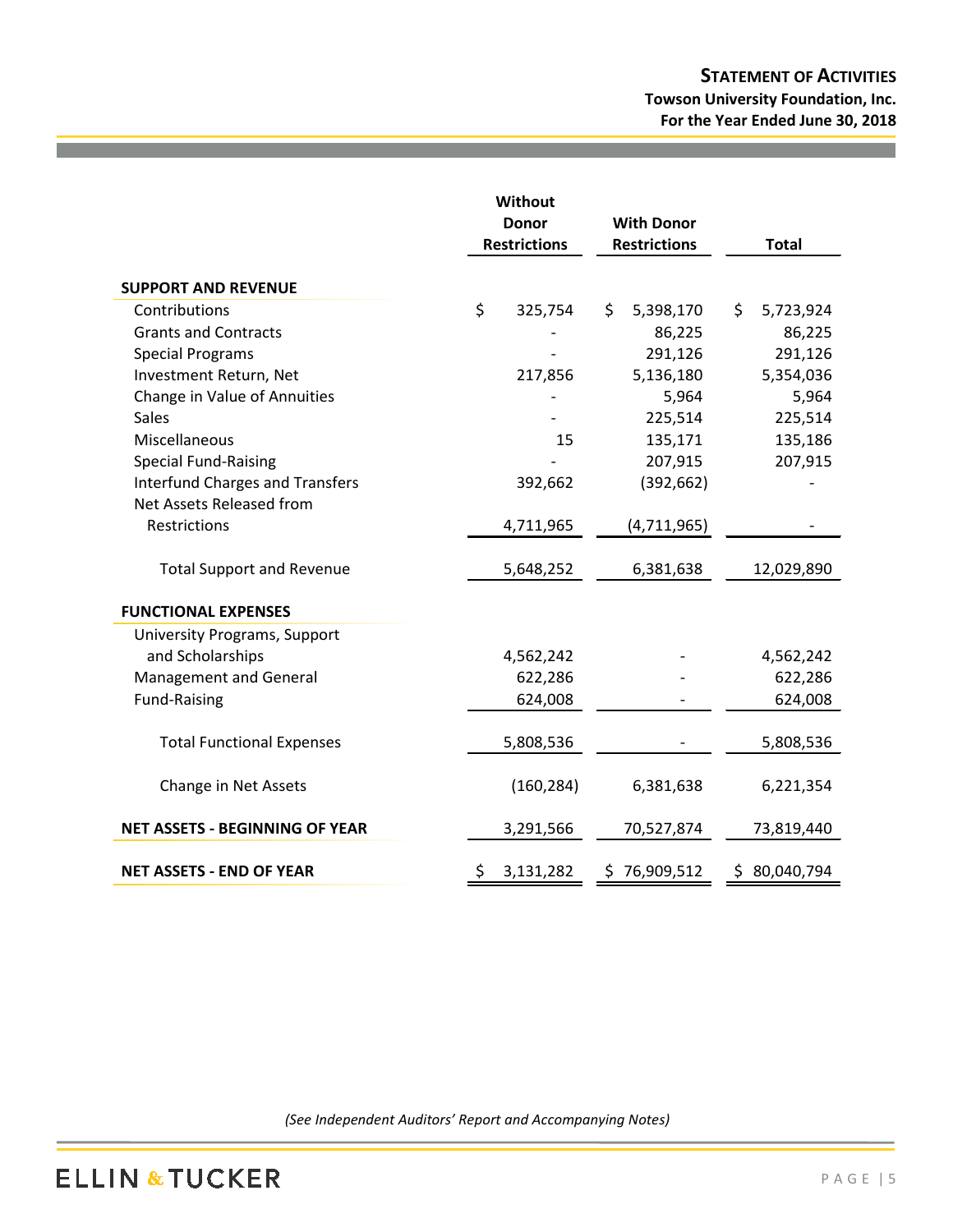# **STATEMENT OF FUNCTIONAL EXPENSES Towson University Foundation, Inc.**

**For the Year Ended June 30, 2019**

|                                               | <b>University</b><br>Programs, Support<br>and Scholarships | <b>Management</b><br>and General | Fund-<br><b>Raising</b> |    | Total       |  |
|-----------------------------------------------|------------------------------------------------------------|----------------------------------|-------------------------|----|-------------|--|
| Personnel                                     | \$                                                         | \$<br>376,176                    | 69,297<br>S.            | S. | 445,473     |  |
| <b>Scholarships and Awards</b>                | 1,711,426                                                  |                                  |                         |    | 1,711,426   |  |
| Program Events                                | 11,345                                                     |                                  |                         |    | 11,345      |  |
| <b>Special Events</b>                         |                                                            |                                  | 28,599                  |    | 28,599      |  |
| Consultants                                   | 491,758                                                    | 6,095                            | 231,255                 |    | 729,108     |  |
| <b>Public Relations and Promotions</b>        | 589,830                                                    | 756                              | 206,719                 |    | 797,305     |  |
| Transfer of Equipment to Towson University    | 124,932                                                    |                                  |                         |    | 124,932     |  |
| <b>Financial Support to Towson University</b> | 1,020,394                                                  | 84,115                           | 6,702                   |    | 1,111,211   |  |
| Printing                                      | 95,644                                                     | 180                              | 7,958                   |    | 103,782     |  |
| Equipment                                     | 245,388                                                    | 49,950                           | 18,354                  |    | 313,692     |  |
| <b>Bank Fees</b>                              | 38,111                                                     | 21,134                           | 31,492                  |    | 90,737      |  |
| <b>Educational Programs</b>                   | 203,290                                                    |                                  | 2,431                   |    | 205,721     |  |
| <b>Contractual Services</b>                   | 239,052                                                    | 3,720                            | 25,638                  |    | 268,410     |  |
| Conferences                                   | 42,180                                                     | 4,980                            | 2,973                   |    | 50,133      |  |
| Advertising                                   | 16,396                                                     |                                  |                         |    | 16,396      |  |
| Insurance                                     | 5,633                                                      | 14,505                           |                         |    | 20,138      |  |
| Travel                                        | 386,678                                                    | 1,257                            | 4,896                   |    | 392,831     |  |
| Office                                        | 23,039                                                     | 5,971                            | 2,279                   |    | 31,289      |  |
| Legal and Professional                        |                                                            | 57,420                           |                         |    | 57,420      |  |
| <b>Building</b>                               | 600                                                        |                                  |                         |    | 600         |  |
| Dues and Memberships                          | 25,056                                                     | 5,484                            | 4,736                   |    | 35,276      |  |
| Telephone                                     | 1,908                                                      | 1,170                            |                         |    | 3,078       |  |
| Postage                                       | 12,032                                                     | 300                              | 235                     |    | 12,567      |  |
| Depreciation                                  |                                                            | 1,206                            |                         |    | 1,206       |  |
| Miscellaneous                                 | 59,794                                                     | 9,693                            | 43,670                  |    | 113,157     |  |
| <b>Total Functional Expenses</b>              | 5,344,486                                                  | 644,112                          | 687,234                 |    | \$6,675,832 |  |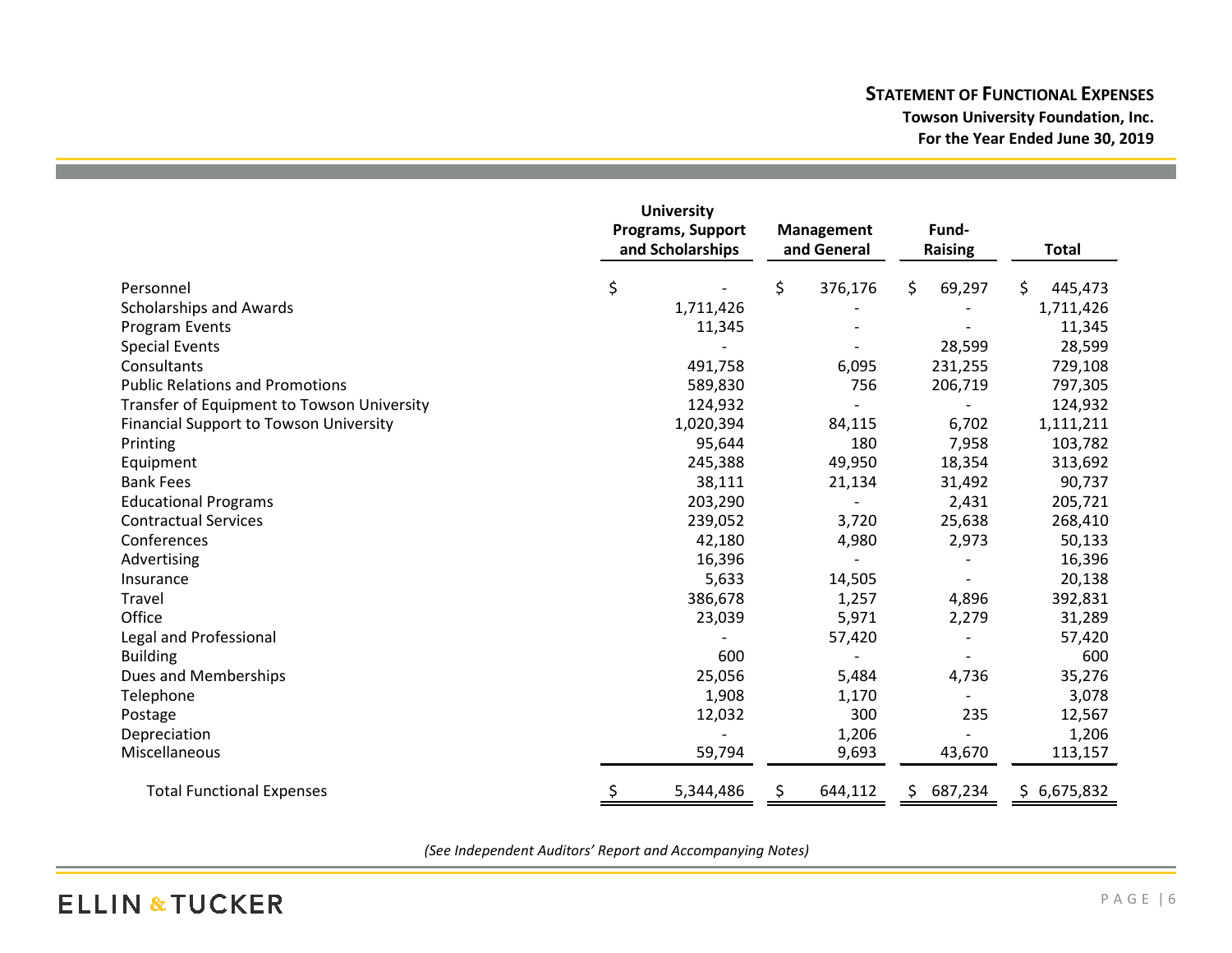# **STATEMENT OF FUNCTIONAL EXPENSES Towson University Foundation, Inc.**

**For the Year Ended June 30, 2018**

|                                               | <b>University</b><br><b>Programs, Support</b><br>and Scholarships | <b>Management</b><br>and General | Fund-<br><b>Raising</b> | <b>Total</b>  |  |
|-----------------------------------------------|-------------------------------------------------------------------|----------------------------------|-------------------------|---------------|--|
| Personnel                                     | \$                                                                | \$<br>352,773                    | \$.<br>63,924           | S.<br>416,697 |  |
| <b>Scholarships and Awards</b>                | 1,522,774                                                         |                                  |                         | 1,522,774     |  |
| Program Events                                | 410                                                               |                                  |                         | 410           |  |
| <b>Special Events</b>                         |                                                                   |                                  | 60,869                  | 60,869        |  |
| Consultants                                   | 326,564                                                           | 16,653                           | 202,391                 | 545,608       |  |
| <b>Public Relations and Promotions</b>        | 397,820                                                           | 183                              | 222,829                 | 620,832       |  |
| Transfer of Equipment to Towson University    | 147,464                                                           |                                  |                         | 147,464       |  |
| <b>Financial Support to Towson University</b> | 1,063,240                                                         | 76,643                           | 830                     | 1,140,713     |  |
| Printing                                      | 71,417                                                            | 78                               | 2,447                   | 73,942        |  |
| Equipment                                     | 279,231                                                           | 34,327                           | 12,647                  | 326,205       |  |
| <b>Bank Fees</b>                              | 36,844                                                            | 24,273                           | 22,829                  | 83,946        |  |
| <b>Educational Programs</b>                   | 374,450                                                           |                                  | 3,049                   | 377,499       |  |
| <b>Contractual Services</b>                   | 49,319                                                            | 5,058                            | 3,873                   | 58,250        |  |
| Conferences                                   | 42,704                                                            | 4,841                            |                         | 47,545        |  |
| Advertising                                   | 10,773                                                            |                                  | 961                     | 11,734        |  |
| Insurance                                     | 4,280                                                             | 12,241                           |                         | 16,521        |  |
| Travel                                        | 127,143                                                           | 343                              | 5,151                   | 132,637       |  |
| Office                                        | 29,292                                                            | 5,027                            | 490                     | 34,809        |  |
| Legal and Professional                        | 1,800                                                             | 70,149                           |                         | 71,949        |  |
| Dues and Memberships                          | 42,773                                                            | 6,001                            | 4,565                   | 53,339        |  |
| Telephone                                     | 2,287                                                             |                                  |                         | 2,287         |  |
| Postage                                       | 7,008                                                             | 101                              | 1,306                   | 8,415         |  |
| Depreciation                                  |                                                                   | 632                              |                         | 632           |  |
| Miscellaneous                                 | 24,649                                                            | 12,963                           | 15,847                  | 53,459        |  |
| <b>Total Functional Expenses</b>              | 4,562,242<br>\$                                                   | \$<br>622,286                    | 624,008<br>\$.          | \$5,808,536   |  |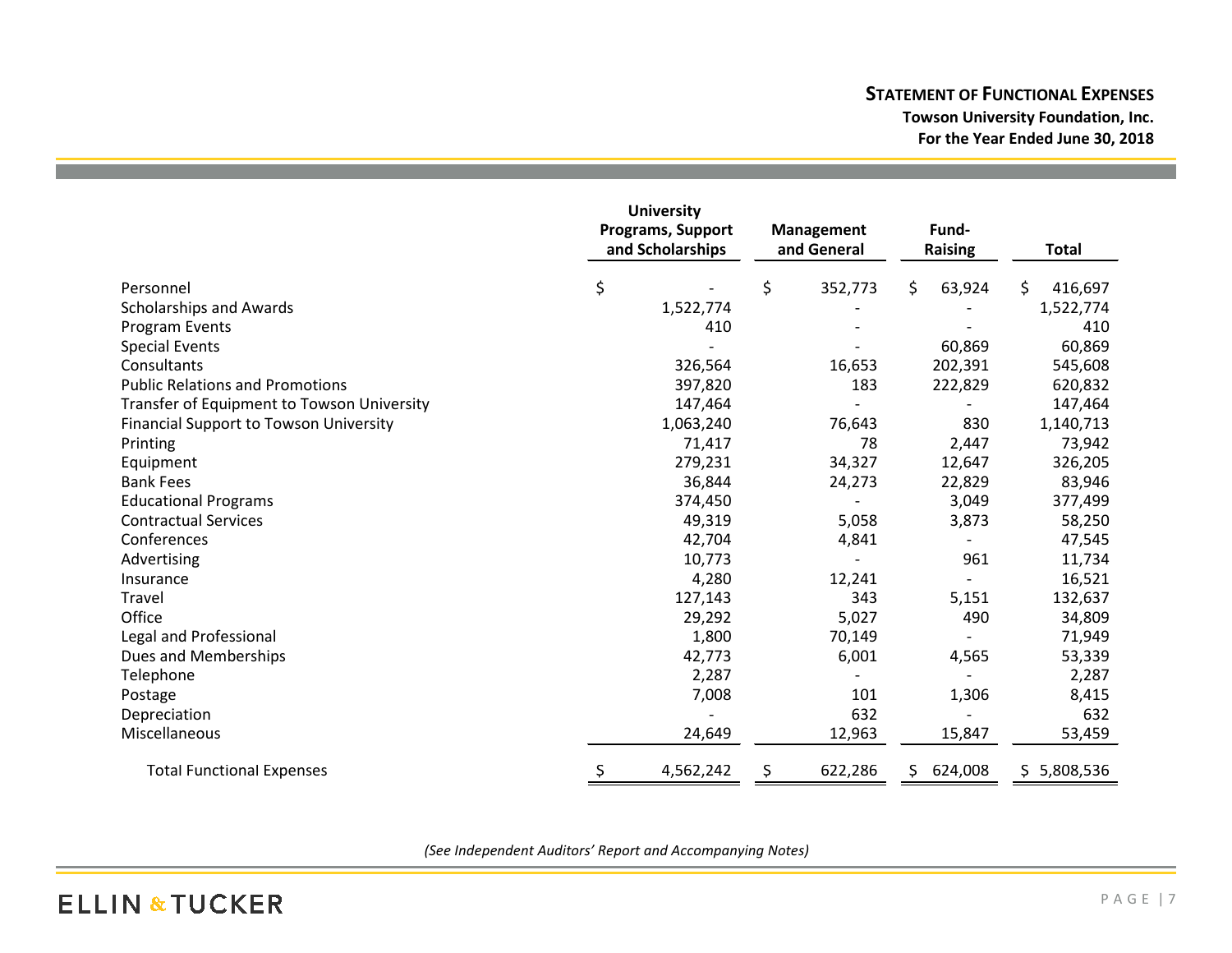|                                                   | 2019             | 2018            |
|---------------------------------------------------|------------------|-----------------|
| <b>CASH FLOWS FROM OPERATING ACTIVITIES</b>       |                  |                 |
| Change in Net Assets                              | 5,067,281<br>\$. | \$6,221,354     |
| Adjustments to Reconcile Change in Net Assets to  |                  |                 |
| <b>Net Cash Provided by Operating Activities:</b> |                  |                 |
| Depreciation                                      | 1,206            | 632             |
| Change in Discount on Contributions Receivable    | (16, 298)        | 131,001         |
| <b>Restricted Contributions for Endowment</b>     | (1,560,200)      | (946, 210)      |
| Realized (Gain) Loss on Sale of Investments       | (442, 756)       | 233,802         |
| Unrealized Gain on Investments                    | (1,963,355)      | (4,037,247)     |
| <b>Net Changes in:</b>                            |                  |                 |
| Receivables                                       | (712, 125)       | (1,092,179)     |
| <b>Charitable Trusts</b>                          | 8,747            | (5,964)         |
| Accounts Payable, Accrued Expenses and            |                  |                 |
| Scholarships Payable                              | 829,993          | (32, 186)       |
| Net Cash Provided by Operating Activities         | 1,212,493        | 473,003         |
| <b>CASH FLOWS FROM INVESTING ACTIVITIES</b>       |                  |                 |
| Purchase of Equipment                             | (2, 555)         |                 |
| Purchase of Investments                           | (13,098,762)     | (16, 391, 756)  |
| Sale of Investments                               | 11,336,824       | 12,838,583      |
| Net Cash Used in Investing Activities             | (1,764,493)      | (3,553,173)     |
| <b>CASH FLOWS FROM FINANCING ACTIVITIES</b>       |                  |                 |
| <b>Restricted Contributions for Endowment</b>     | 1,560,200        | 946,210         |
| Net Change in Cash and Cash Equivalents           | 1,008,200        | (2, 133, 960)   |
| CASH AND CASH EQUIVALENTS - BEGINNING             |                  |                 |
| <b>OF YEAR</b>                                    | 2,791,108        | 4,925,068       |
| CASH AND CASH EQUIVALENTS - END OF YEAR           | \$<br>3,799,308  | \$<br>2,791,108 |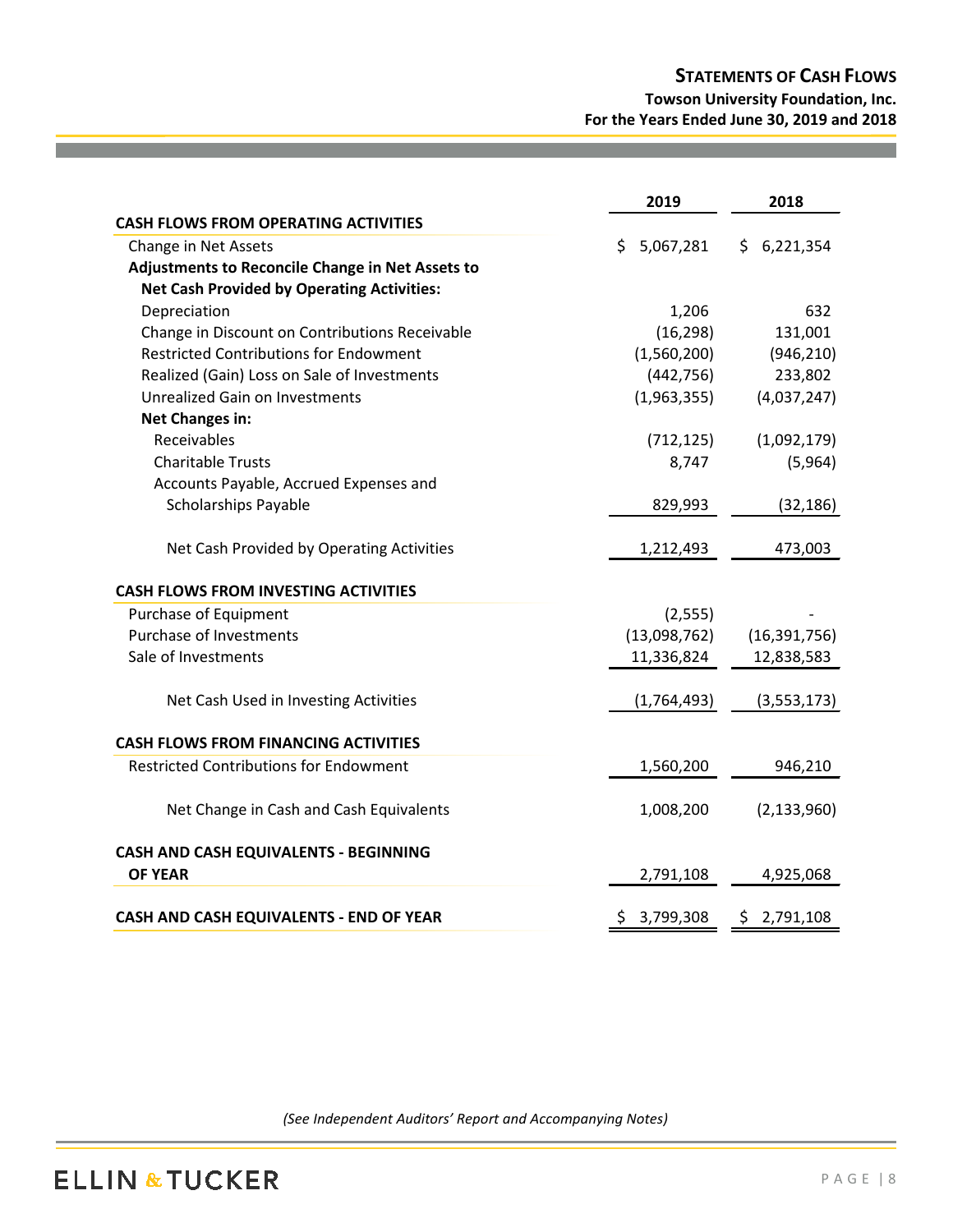#### **NOTE 1 SUMMARY OF SIGNIFICANT ACCOUNTING POLICIES**

#### **NATURE OF FOUNDATION**

Towson University Foundation, Inc. (Foundation), a non-profit corporation formed in 1970, manages funds received for the benefit of Towson University (University). The Foundation is organized to receive, hold, invest, manage, use, dispose of and administer property of all kinds whether given absolutely, in trust or by way of agency or otherwise for the benefit and promotion of the University or for all of the education and support activities that may be conducted by the University.

In fulfilling its mission, the Foundation maintains three separate and distinct account types:

#### **ENDOWMENT ACCOUNTS**

Accounts where the principal is retained in perpetuity and carried as net assets with donor restrictions of the Foundation. Income generated from the invested principal is used to fulfill the donor's intent, allow for associated fees and continue the growth of the endowment in order to maintain its value over time. A scholarship endowment requires a \$25,000 minimum gift that may be accumulated over a three-year period. Non-scholarship endowments require a \$10,000 minimum gift and may also be accumulated over a three-year period. Amounts available for spending against the endowment are calculated annually as of June 30, subject to policies and procedures of the Foundation.

#### **SCHOLARSHIP/AWARD ACCOUNTS**

Accounts established to accept gifts restricted by the donor for the presentation of scholarships and awards and whose gift amount does not qualify as an endowment or was not intended to be an endowment by the donor. The net assets are reported as with donor restrictions until expended.

#### **UNIVERSITY PROGRAMS AND SUPPORT ACCOUNTS**

Accounts are used for current activities and operations to support the University. These result from gifts and fund-raising events sponsored by various University departments and affiliated on-campus activity groups. Expenditures are reflected as University and/or department program services within the financial statements. The net assets are reported as with or without donor restrictions until expended.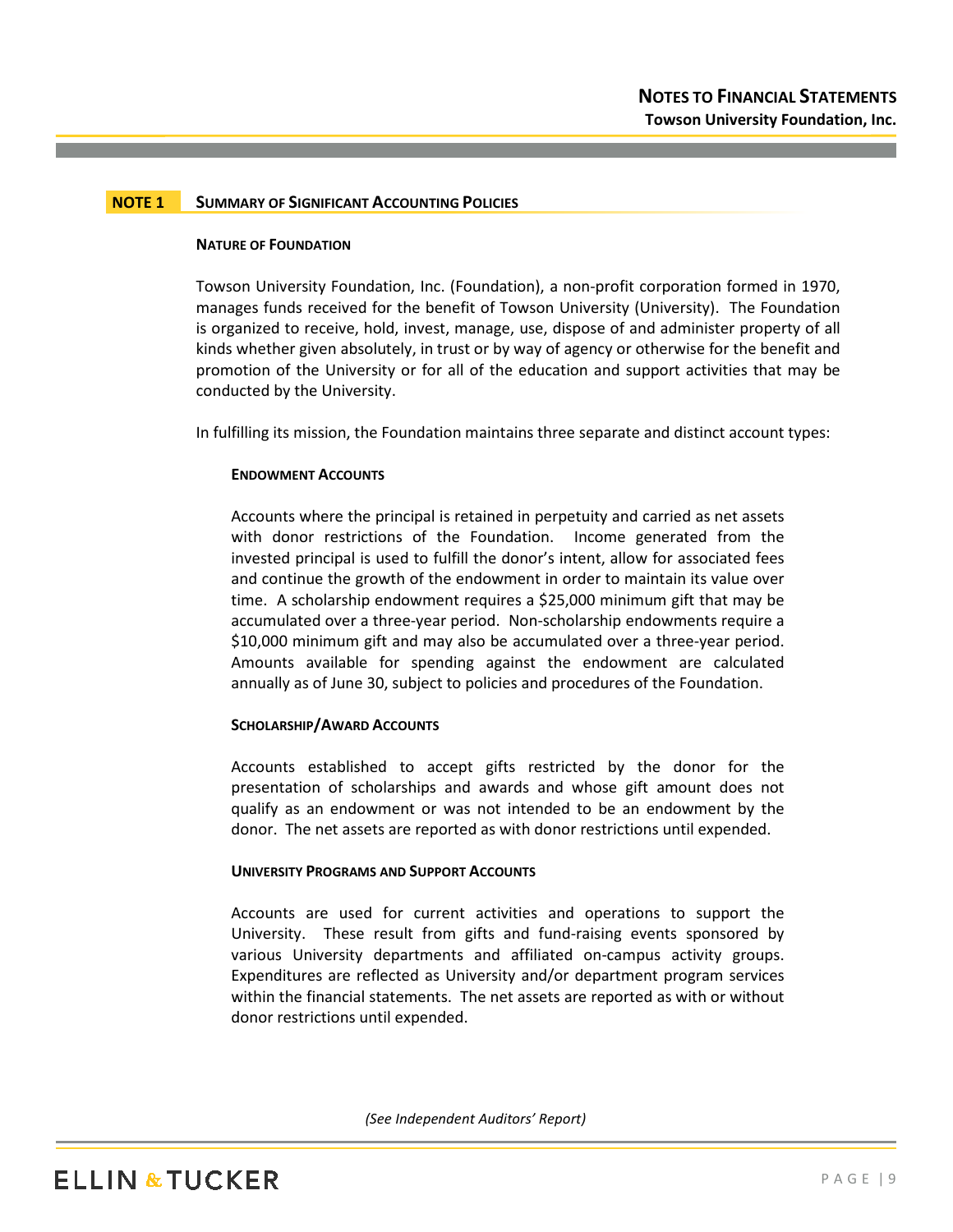## **ACCOUNTING STANDARDS CODIFICATION**

All references in the financial statements to the Codification refer to the Accounting Standards Codification and the Hierarchy of Generally Accepted Accounting Principles (GAAP) issued by the Financial Accounting Standards Board (FASB). The Codification is the single source of authoritative GAAP in the United States.

## **NEW ACCOUNTING STANDARDS UPDATE**

In August 2016, the FASB issued Accounting Standards Update (ASU) 2016-14, Not-for-Profit Entities (Topic 958): Presentation of Financial Statements of Not-for-Profit Entities. The ASU amends the current reporting model for not-for-profit organizations and enhances their required disclosures. The Foundation has adopted this ASU as of and for the year ended June 30, 2019 with retrospective application for the financial statements for the year ended **June 30, 2018**. As a result, the Foundation changed its presentation of its net asset classes and expanded the disclosures as required by the ASU. In addition, the investment expenses are netted against investment return in the accompanying Statements of Activities.

# **BASIS OF ACCOUNTING AND PRESENTATION**

The financial statements have been prepared on the accrual basis of accounting in accordance with GAAP. Under the accrual basis of accounting, support and revenue are recorded when earned and expenses are recorded when incurred. Net assets, revenues and expenses are classified based on the existence or absence of donor-imposed restrictions. Net assets without donor restrictions are comprised of operating (resources available for support of operations) and board designated funds (resources to be spent only for purposes approved by the Board). Net assets with donor restrictions consist of assets whose use is limited by donor-imposed, time and/or purpose restrictions.

## **USE OF ESTIMATES**

The preparation of financial statements in conformity with GAAP requires management to make estimates and assumptions. These estimates and assumptions affect the reported amounts of assets and liabilities and disclosure of contingent assets and liabilities at the date of the financial statements and revenues and expenses during the reporting period. Actual results could differ from those estimates.

# **REVENUE RECOGNITION**

Contributions, which include unconditional promises to give, are recorded as revenue in the period the promise is received and as contributions receivable in the Statements of Financial Position as long as receipt is expected within five years. Unconditional promises to give which are expected to be received after five years are not recorded as income until receipt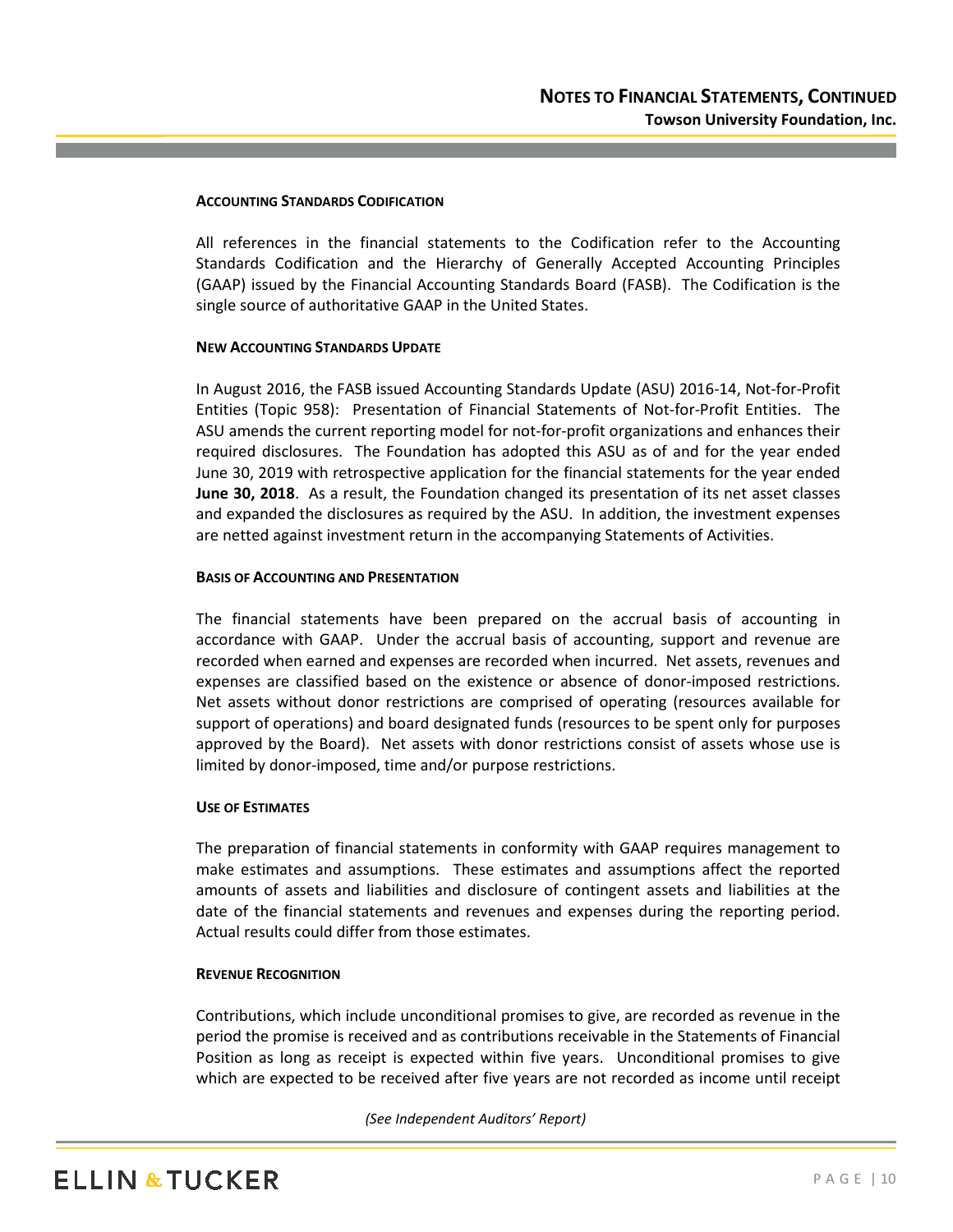is expected within five years and collection is not in doubt. Conditional promises to give are recorded as revenue when conditions of receipt are met, and the receivable is due within five years.

## **CASH EQUIVALENTS**

For purposes of the Statements of Cash Flows, cash equivalents include time deposits, certificates of deposit, and all highly liquid debt instruments with original maturities of three months or less.

# **CASH AND INVESTMENTS**

As of June 30, 2019 and 2018, the Foundation had cash and investments, which are held by local banks and an investment management organization, in excess of statutory or private deposit insurance. The Foundation believes it is not exposed to any significant credit risk on cash.

Investments are reported at fair value in the Statements of Financial Position. Realized and unrealized gains and losses are included in the Statements of Activities. See Note 5 for a discussion of fair value measurements.

# **CONTRIBUTIONS**

In accordance with the Not-for-Profit Entities Revenue Recognition Topic of the Codification, contributions received are recorded as support within net assets with donor restrictions or net assets without donor restrictions. All donor-restricted support is reported as an increase in support in net assets with donor restrictions, depending on the nature of the restriction.

## **EQUIPMENT**

Furnishings and equipment above \$1,000 are recorded at cost if purchased or fair value at the date of the donation if received by gift. Lesser amounts are expensed. Furnishings and equipment (except for general ledger software and equipment used by the Foundation) are gifted to the University and expensed by the Foundation as acquired. Software and equipment are depreciated over their estimated useful lives ranging from three to five years using the straight-line method.

# **CHARITABLE TRUSTS**

Charitable trusts represent the estimated net present value of charitable remainder trusts which name the Foundation as the beneficiary.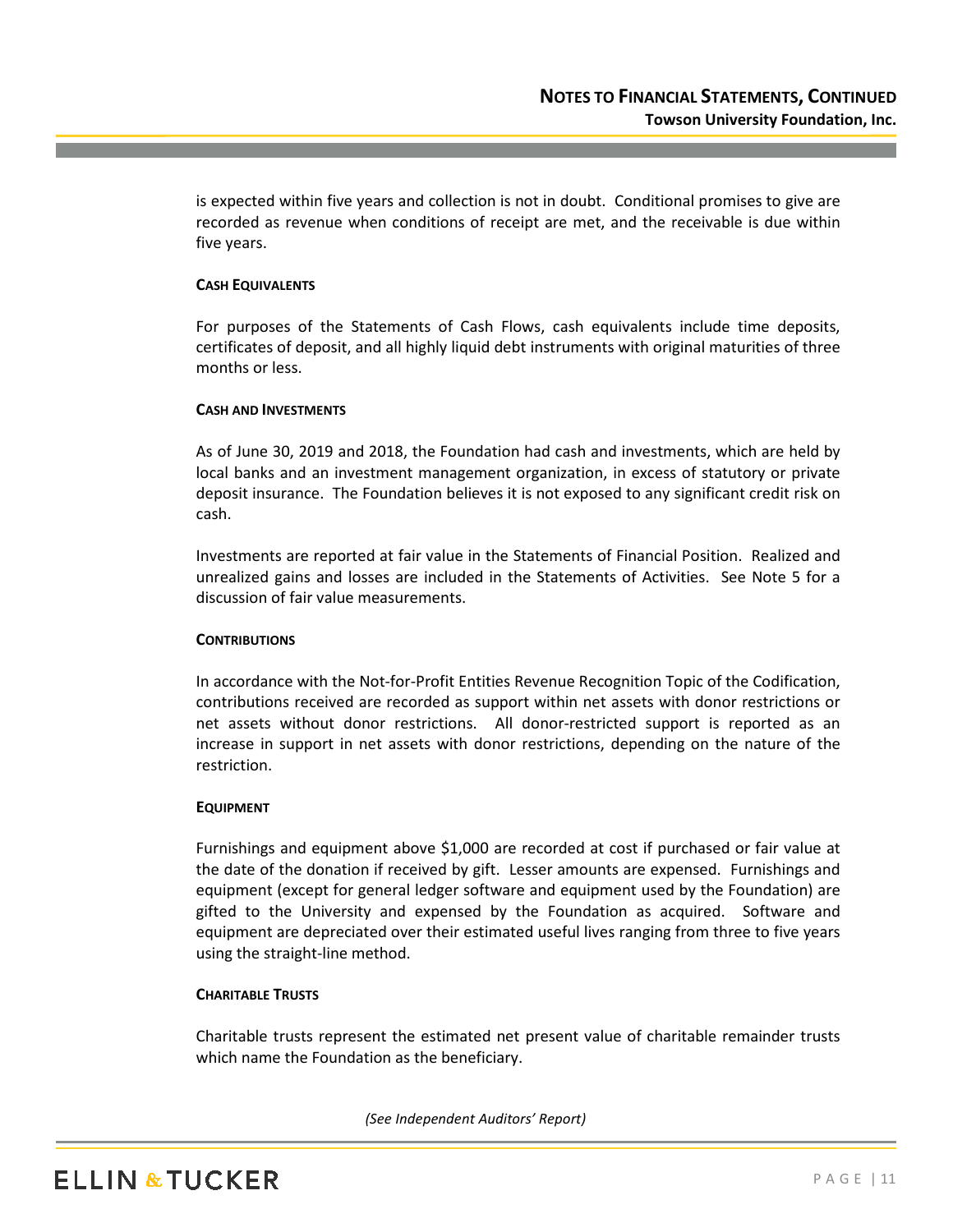## **COLLECTIONS**

The Foundation's collections consist of art objects and antiques held for educational, research, scientific, and curatorial purposes. Each of the items is catalogued, preserved, and cared for, and activities verifying its existence and assessing its condition are performed periodically. The Foundation estimates the value of the collections at approximately \$2,253,000. The collections, which were acquired through contributions since the Foundation's inception, are not recognized as assets in the Statements of Financial Position. Purchases of collection items are recorded as decreases in net assets without donor restrictions in the year in which the items are acquired or as decreases in net assets with donor restrictions if the net assets used to purchase the items are restricted by donors. Contributions of collection items are not reflected in the financial statements. Proceeds from deaccessions or insurance recoveries are reflected as increases in the appropriate net asset classes.

## **GRANTS AND CONTRACTS**

Included in grants and contracts in both 2019 and 2018 is \$25,000 of royalty income received by the Foundation for the Alumni Association, which sold the alumni mailing list to a financial institution. The proceeds were deposited in the Foundation's Alumni Association operating account.

## **SUBSEQUENT EVENTS**

The Foundation has evaluated subsequent events and transactions for potential recognition or disclosure in the financial statements through September 17, 2019, the date the financial statements were available to be issued.

## **NOTE 2 LIQUIDITY AND AVAILABILITY OF FINANCIAL ASSETS**

The Foundation's financial assets available to meet cash needs for general expenditures within one year of the Statements of Financial Position date are as follows:

|                               | 2019            |    | 2018       |
|-------------------------------|-----------------|----|------------|
|                               |                 |    |            |
| Cash and Cash Equivalents     | \$<br>3,799,308 | S. | 2,791,108  |
| Accrued Interest Receivable   | 122,672         |    | 97,245     |
| Investments                   | 79,132,031      |    | 74,963,982 |
| Contributions Receivable      | 3,148,504       |    | 2,459,089  |
| Other Assets                  | 152,058         |    | 123,435    |
| Charitable Trusts             | 120,044         |    | 128,791    |
|                               |                 |    |            |
| <b>Total Financial Assets</b> | 86,474,617      |    | 80,563,650 |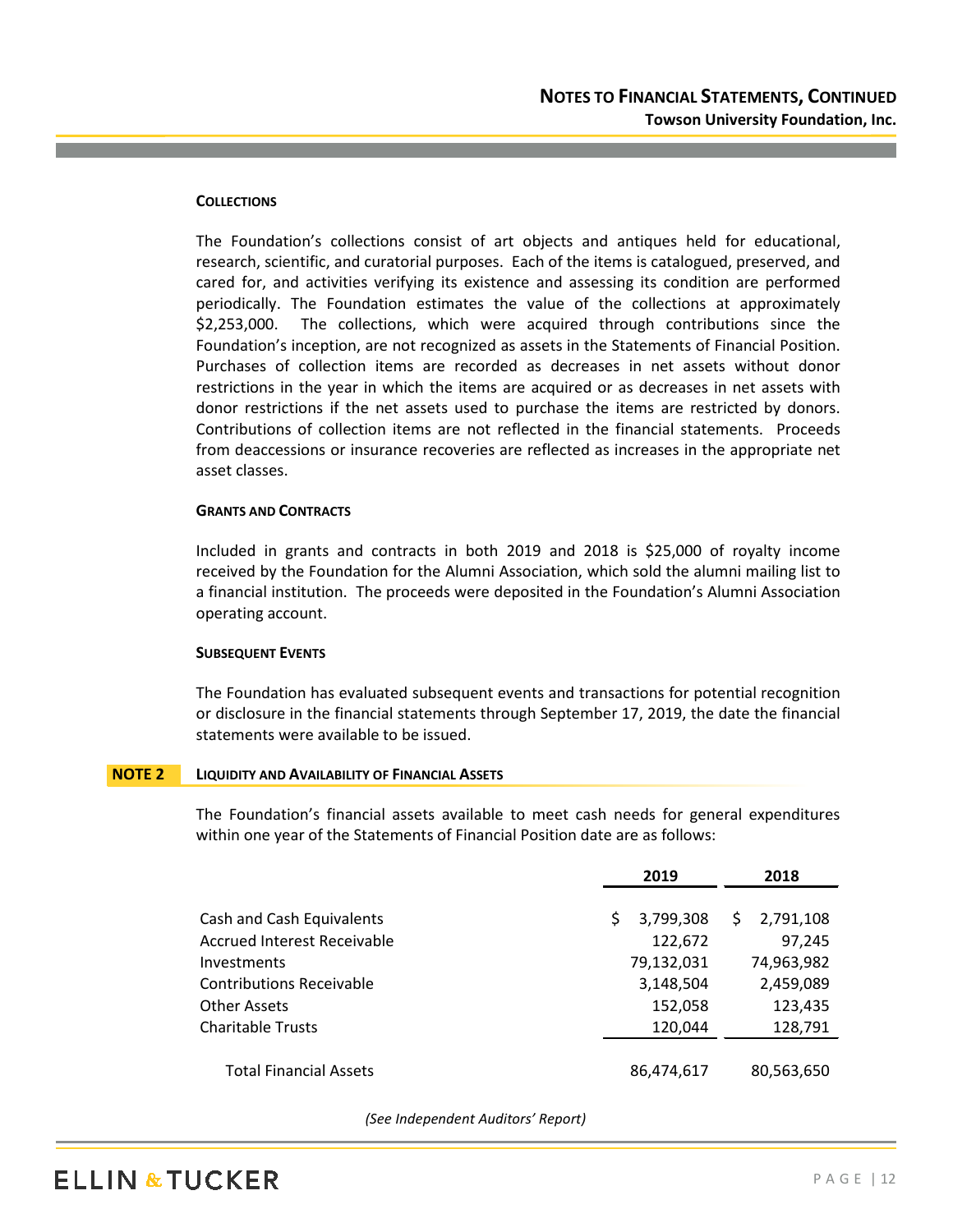# **NOTES TO FINANCIAL STATEMENTS, CONTINUED Towson University Foundation, Inc.**

|                                                      | 2019           | 2018           |
|------------------------------------------------------|----------------|----------------|
| <b>Financial Assets to be Collected in More Than</b> |                |                |
| One Year:                                            |                |                |
| <b>Contribution Receivables Without Donor</b>        |                |                |
| <b>Restrictions</b>                                  |                | (1,500)        |
| <b>Charitable Trusts</b>                             | (120, 044)     | (128, 791)     |
| <b>Other Assets</b>                                  | (62, 685)      | (65, 734)      |
| <b>Contractual or Donor-Imposed Restrictions:</b>    |                |                |
| <b>Endowment Funds</b>                               | (44, 715, 962) | (42,996,414)   |
| Donor Contributions Restricted to Specific           |                |                |
| Purposes                                             | (37,039,444)   | (33,913,098)   |
|                                                      |                |                |
| Financial Assets Available to Meet Cash Needs        |                |                |
| for General Expenditures Within One Year             | 4,536,482      | 3,458,113      |
|                                                      |                |                |
| <b>Board-Designated Operating Reserves</b>           | (230, 552)     | (150,000)      |
|                                                      |                |                |
| Financial Assets Available to Meet Cash Needs        |                |                |
| for General Expenditures Within One Year             |                |                |
| after Board Designations                             | 4,305,930      | 3,308,113<br>S |

As part of the Foundation's liquidity management, it has a policy to structure its financial assets to be available as its general expenditures, liabilities, and other obligations come due.

# **NOTE 3 INCOME TAXES**

The Foundation is exempt from federal and state income taxes under Section 501(c)(3) of the Internal Revenue Code (IRC). In addition, the Internal Revenue Service has determined the Foundation is not a private foundation within the meaning of Section 509(a) of the Code.

The Foundation follows the provisions of Accounting for Uncertainty in Income Taxes under the Income Taxes Topic of the Codification. The Codification requires the evaluation of tax positions, which include maintaining its tax-exempt status and the taxability of any unrelated business income, and does not allow recognition of tax positions which do not meet a "more-likely-than-not" threshold of being sustained by the applicable tax authority. Management does not believe it has taken any tax positions that would not meet this threshold.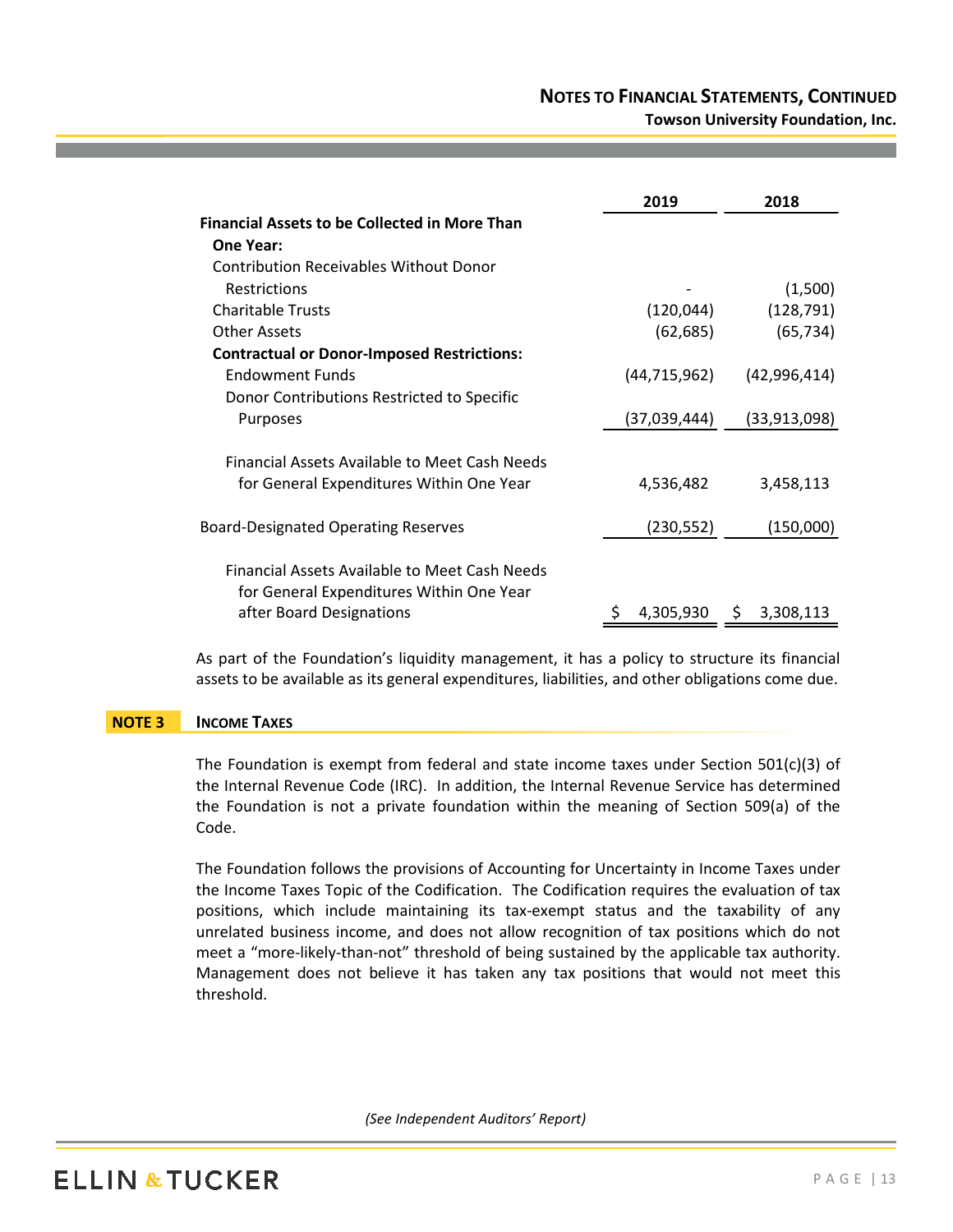#### **NOTE 4 AFFILIATIONS**

The Foundation is a state university affiliated foundation organized and operated for the benefit of, and to carry out, the purpose of the University, a constituent institution of the University System of Maryland.

The President of the University serves as an ex-officio member of the Foundation's Board.

#### **NOTE 5 VALUATION OF INVESTMENTS**

Investments at June 30, 2019 and 2018 consisted of the following:

|                                                                                                              |                                                         | 2019                                                     |                                                         | 2018                                                   |
|--------------------------------------------------------------------------------------------------------------|---------------------------------------------------------|----------------------------------------------------------|---------------------------------------------------------|--------------------------------------------------------|
|                                                                                                              | Cost                                                    | <b>Market</b>                                            | Cost                                                    | <b>Market</b>                                          |
| <b>Certificates of Deposit</b><br><b>Bond Mutual Funds</b><br><b>Stock Mutual Funds</b><br><b>USMF Fund</b>  | 1,788,999<br>S<br>11,958,458<br>22,005,385<br>7,410,455 | \$<br>1,824,873<br>12,098,412<br>41,872,035<br>9,549,731 | \$.<br>339,180<br>11,945,713<br>21,658,293<br>7,344,444 | \$<br>339,925<br>11,721,457<br>40,653,088<br>8,989,514 |
| <b>CLO Fund</b><br>Corporate Bonds and<br>U.S. Treasury and<br><b>Government Agency</b><br><b>Securities</b> | 3,210,800<br>10,184,605                                 | 3,221,178<br>10,384,250                                  | 1,803,375<br>11,275,562                                 | 1,826,425<br>11,278,378                                |
| <b>Common Stocks</b>                                                                                         | 154,531<br>56,713,233<br>S                              | 181,552<br>79,132,031<br>Ś.                              | 141,976<br>54,508,543<br>S.                             | 155,195<br>Ś.<br>74,963,982                            |

Investment income (loss) for the years ended June 30, 2019 and 2018 consisted of the following:

|                                                                  |    | 2019                  |   | 2018                    |
|------------------------------------------------------------------|----|-----------------------|---|-------------------------|
| Interest and Dividends<br>Realized Losses on Sale of Investments | S. | 2,236,236<br>(8, 563) | S | 1,706,975<br>(255, 498) |
| <b>Realized Gains on Sale of Investments</b>                     |    | 451,319               |   | 21,696                  |
| Unrealized Losses on Investments                                 |    | (705, 466)            |   | (307,668)               |
| Unrealized Gains on Investments                                  |    | 2,668,821             |   | 4,344,915               |
|                                                                  |    | 4,642,347             |   | 5,510,420               |
| Less: Investment Fees                                            |    | 161,111               |   | 156,384                 |
| Total                                                            |    | 4,481,236             |   | 5,354,036               |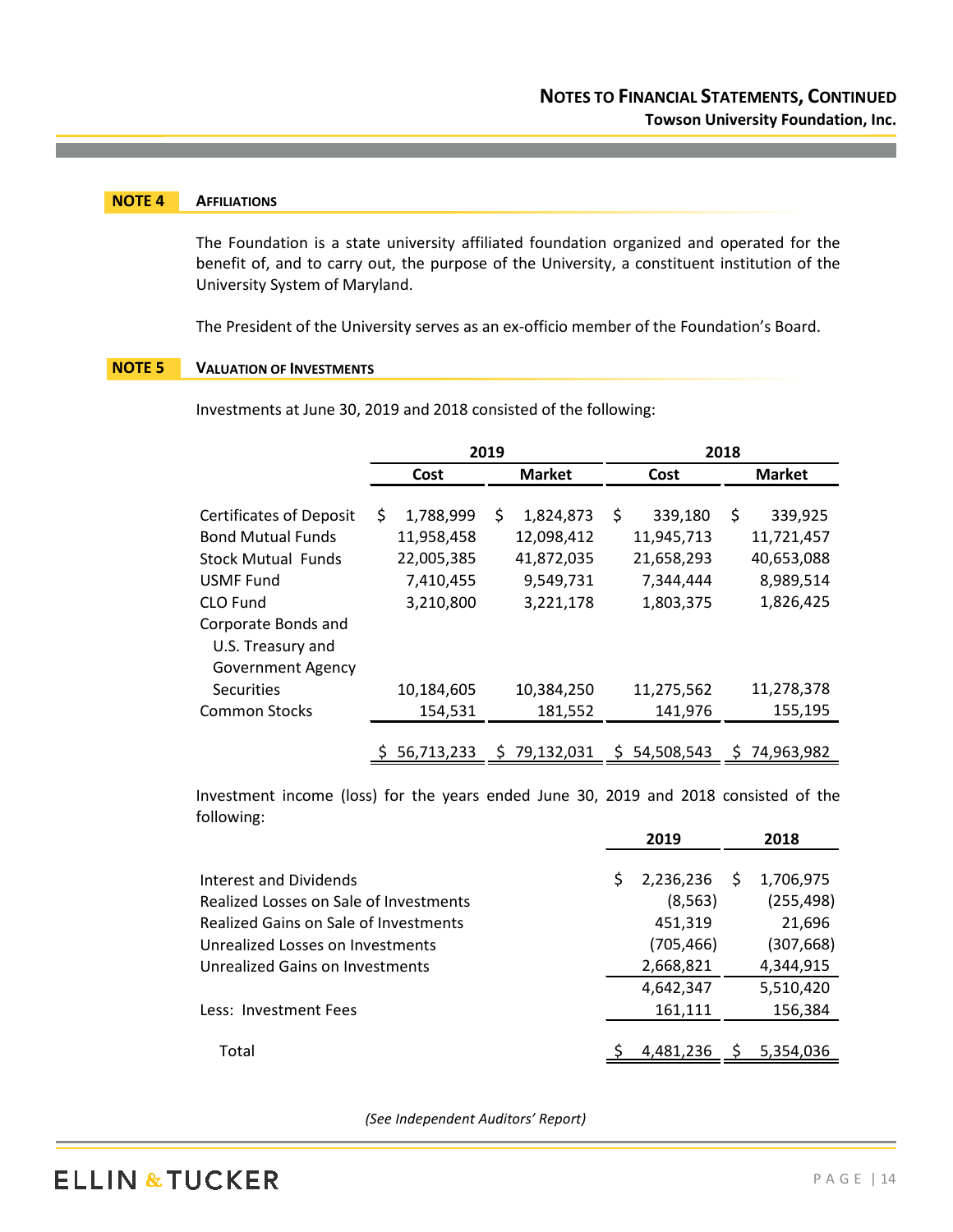The Fair Value Measurements and Disclosures Section of the Codification establishes a framework for measuring fair value. That framework provides a fair value hierarchy that prioritizes the inputs to valuation techniques used to measure fair value. The hierarchy gives the highest priority to unadjusted quoted prices in active markets for identical assets or liabilities (Level 1 measurements) and the lowest priority to unobservable inputs (Level 3 measurements). The three levels of the fair value hierarchy are described below:

- Level 1 Quoted prices are available in active markets for identical investments as of the reporting date. The types of investments in Level 1 include listed equities and listed derivatives. As required by the Codification, the Foundation does not adjust the quoted price for these investments, even in situations where it holds a large position and a sale could reasonably impact the quoted price.
- Level 2 Pricing inputs are other than quoted prices in active markets, which are either directly or indirectly observable as of the reporting date, and fair value is determined through the use of models or other valuation methodologies. Generally, investments in this category include corporate bonds and loans, less liquid and restricted equity securities and certain over-the-counter derivatives.
- Level 3 Pricing inputs are unobservable for the investment and include situations where there is little, if any, market activity for the investment. The inputs into the determination of fair value require significant management judgment or estimation. Generally, investments in this category include general and limited partnership interests in corporate private equity and real estate funds, mezzanine funds, funds of hedge funds, distressed debt and non-investment grade residual interests in securitizations and collateralized debt obligations.

In certain cases, the inputs used to measure fair value may fall into different levels of the fair value hierarchy. In such cases, an investment's level within the fair value hierarchy is based on the lowest level of input that is significant to the fair value measurement. The Foundation's assessment of the significance of a particular input to the fair value measurement in its entirety requires judgment and considers factors specific to the investment.

The following are descriptions of the valuation methodologies used for assets measured at fair value:

Mutual Funds and Common Stocks: Valued at quoted prices in an active market.

Corporate Bonds and U.S. Treasury and Government Agency Securities: Certain bonds and government securities are valued at the closing price reported in the market in which they are traded. Other bonds and government securities are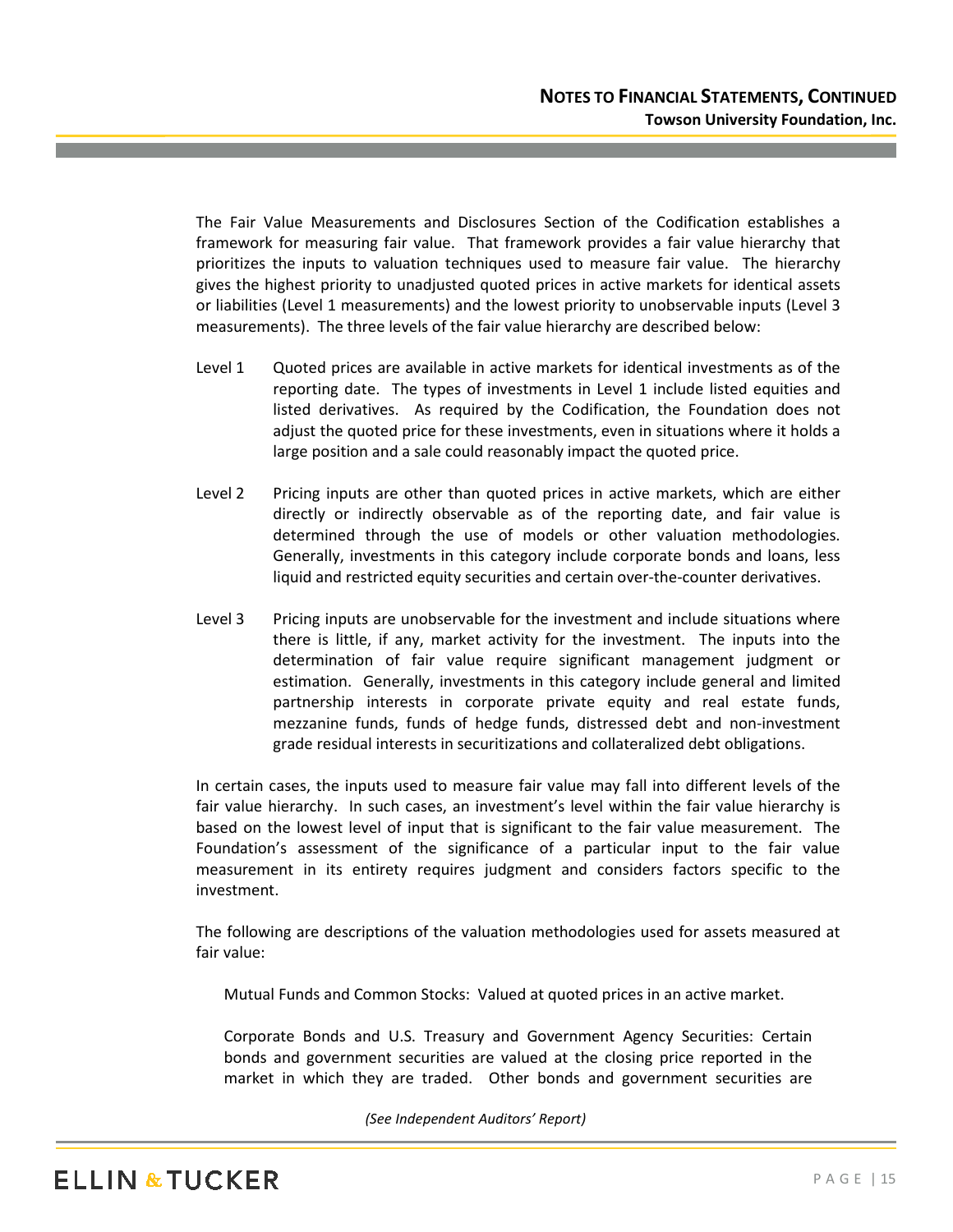valued based on yields currently available on comparable securities of issuers with similar credit ratings.

The methods described above may produce a fair value calculation that may not be indicative of net realizable value or reflective of future fair values. Furthermore, while the Foundation believes its valuation methods are appropriate and consistent with other market participants and has accepted those of the University System of Maryland Foundation with respect to its investments on behalf of the Foundation, the use of different methodologies or assumptions to determine the fair value of certain financial instruments could result in a different fair value measurement at the reporting date.

The Foundation follows ASU 2015-07, Disclosures for Investments in Certain Entities that Calculate Net Asset Value per Share. ASU 2015-07 removes the requirement to categorize investments for which fair value is measured using the net asset value (NAV) of the investment as a practical expedient within the fair value hierarchy. ASU 2015-07 also removes the requirement to make certain disclosures for investments that are eligible to be measured at fair value using the NAV practical expedient.

The Foundation's investments in Barings Investment Grade CLO Fund and University System of Maryland Foundation, Inc. Comingled Fund are measured at fair value using the NAV as a practical expedient and are not categorized within the fair value hierarchy.

Barings Investment Grade CLO Fund (CLO Fund): The Foundation holds an interest in the CLO Fund. The CLO Fund invests primarily in a portfolio of debt tranches of cash flow collateralized loan obligations. Collateralized loan obligations are securitizations issued by bankruptcy-remote, special purpose investment vehicles that are formed to acquire and manage and are collateralized primarily by corporate loans that are senior in the underlying obligator's capital structure to other debt issued. Redemptions from the CLO Fund are available monthly and require 30 days advanced notice.

University System of Maryland Foundation, Inc. Comingled Fund (USMF Fund): The Foundation holds an interest in the USMF Fund. The University System of Maryland Foundation has discretionary investment authority over the Foundation's interest and provides periodic value assessments of the USMF Fund, which are incorporated into the Foundation's financial statements. The USMF Fund's investments consisted of equity and debt securities, private capital investment entities, off-shore investment vehicles and other partnership investments. There are no redemption restrictions for withdrawing Foundation investments from the USMF Fund.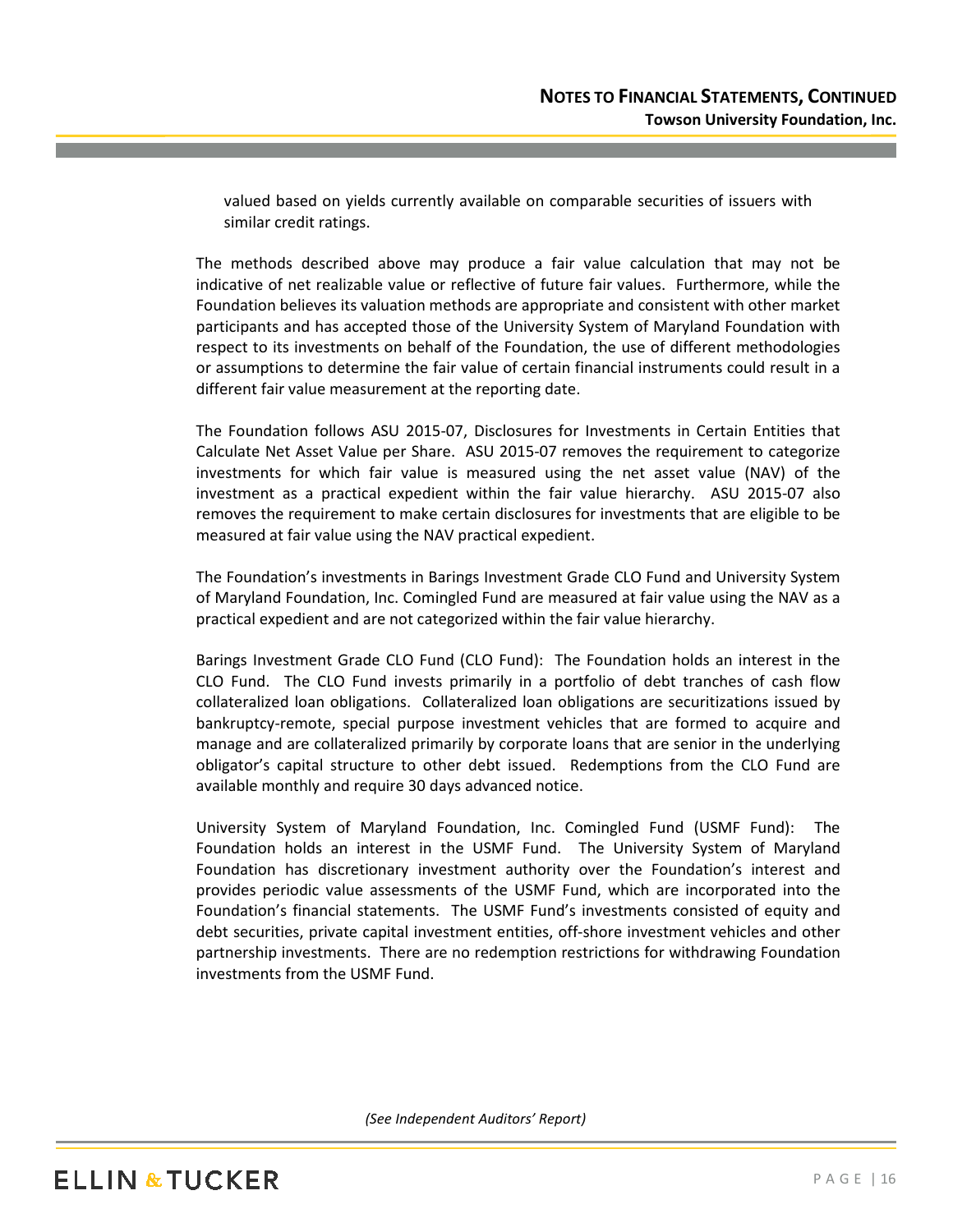**Level 1 Level 2 Total Certificates of Deposit**  $\begin{array}{cccc} \xi & 1,824,874 & \xi & - & \xi & 1,824,874 \end{array}$ **Mutual Funds:** Emerging Market 3,448,609 - 3,448,609 Foreign Value 3,517,306 - 3,517,306 Bond 12,098,412 - 12,098,412 Exchange Traded 5,591,970 - 5,591,970 Blend 29,314,150 - 29,314,150 53,970,447 - 53,970,447 **Common Stocks:** Basic Materials **10,319** - 10,319 Consumer Goods 25,553 - 25,553 Financial 23,043 - 23,043 Healthcare 25,166 - 25,166 - 25,166 Industrial Goods 8,008 and 8,008 contract the set of the set of the set of the set of the set of the set of the set of the set of the set of the set of the set of the set of the set of the set of the set of the set of the Real Estate 6,809 6,809 6,809 Services 28,336 - 28,336 Technology 49,641 - 49,641 Utilities 4,677 - 4,677 181,552 - 181,552 **Fixed Income:** Corporate Bonds - 6,779,742 6,779,742 Treasury Bonds **1986** 864,404 **864,404** 864,404 Agency Bonds **2,740,103** 2,740,103 10,384,249 10,384,249 Total Investments at Fair Value  $\frac{1}{5}$  55,976,873 \$ 10,384,249 66,361,122 CLO Fund 3,221,178 USMF Fund 9,549,731 Total Investments **\$ 79,132,031 2019**

The following tables set forth by level, within the fair value hierarchy, the Foundation's assets at fair value as of June 30, 2019 and 2018: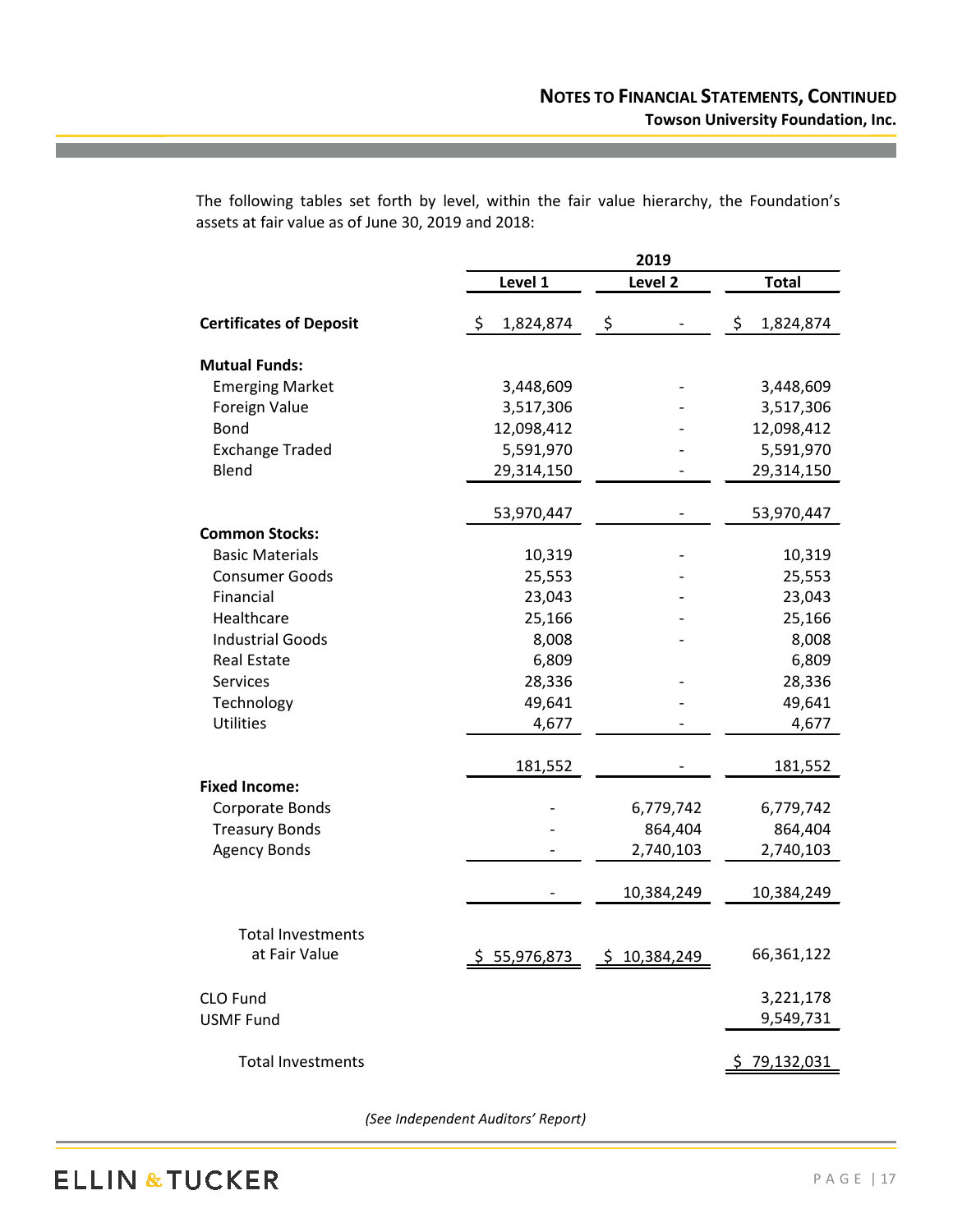# **NOTES TO FINANCIAL STATEMENTS, CONTINUED Towson University Foundation, Inc.**

|                                |                    | Level 1                           |      | Level 2    | <b>Total</b>        |
|--------------------------------|--------------------|-----------------------------------|------|------------|---------------------|
| <b>Certificates of Deposit</b> | $\ddot{\varsigma}$ | 339,925                           | - \$ |            | \$<br>339,925       |
| <b>Mutual Funds:</b>           |                    |                                   |      |            |                     |
| <b>Emerging Market</b>         |                    | 3,589,787                         |      |            | 3,589,787           |
| Foreign Value                  |                    | 3,479,696                         |      |            | 3,479,696           |
| Bond                           |                    | 11,721,457                        |      |            | 11,721,457          |
| <b>Exchange Traded</b>         |                    | 5,314,868                         |      |            | 5,314,868           |
| Blend                          |                    | 28,268,737                        |      |            | 28,268,737          |
|                                |                    | 52,374,545                        |      |            | 52,374,545          |
| <b>Common Stocks:</b>          |                    |                                   |      |            |                     |
| <b>Basic Materials</b>         |                    | 11,502                            |      |            | 11,502              |
| <b>Communication Services</b>  |                    | 2,025                             |      |            | 2,025               |
| <b>Consumer Goods</b>          |                    | 8,882                             |      |            | 8,882               |
| Financial                      |                    | 27,888                            |      |            | 27,888              |
| Healthcare                     |                    | 20,973                            |      |            | 20,973              |
| <b>Industrial Goods</b>        |                    | 6,375                             |      |            | 6,375               |
| Services                       |                    | 31,515                            |      |            | 31,515              |
| Technology                     |                    | 41,845                            |      |            | 41,845              |
| <b>Utilities</b>               |                    | 4,190                             |      |            | 4,190               |
|                                |                    | 155,195                           |      |            | 155,195             |
| <b>Fixed Income:</b>           |                    |                                   |      |            |                     |
| Corporate Bonds                |                    |                                   |      | 5,870,421  | 5,870,421           |
| <b>Treasury Bonds</b>          |                    |                                   |      | 933,393    | 933,393             |
| <b>Agency Bonds</b>            |                    |                                   |      | 4,474,564  | 4,474,564           |
|                                |                    |                                   |      | 11,278,378 | 11,278,378          |
| <b>Total Investments</b>       |                    |                                   |      |            |                     |
| at Fair Value                  |                    | $$ 52,869,665 \over $ 11,278,378$ |      |            | 64,148,043          |
| <b>CLO Fund</b>                |                    |                                   |      |            | 1,826,425           |
| <b>USMF Fund</b>               |                    |                                   |      |            | 8,989,514           |
| <b>Total Investments</b>       |                    |                                   |      |            | <u>\$74,963,982</u> |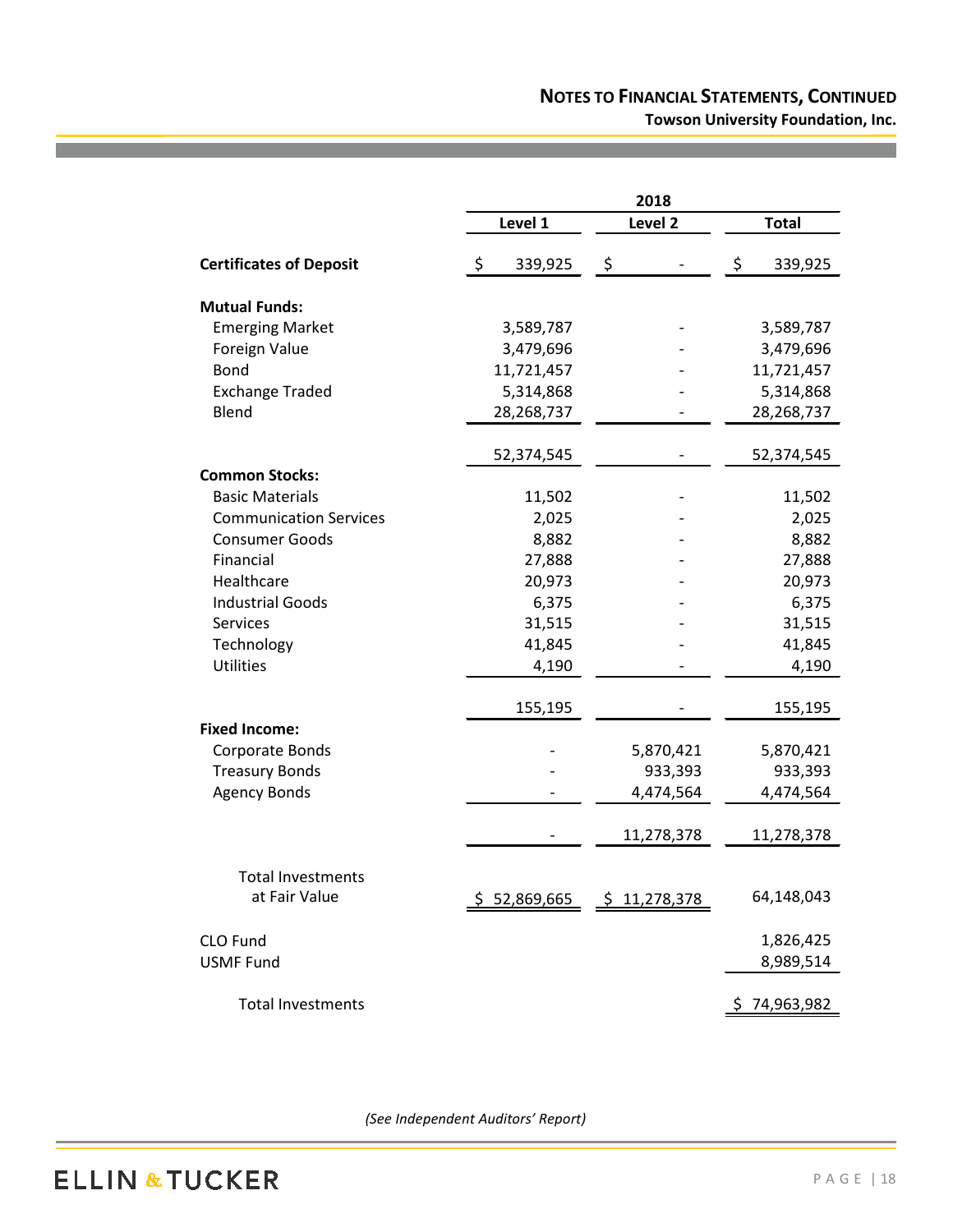#### **RISKS AND UNCERTAINTIES**

The Foundation invests in various investment securities. Investment securities are exposed to various risks, such as interest rate, market, and credit risks. Due to the level of risk associated with certain investment securities, it is at least reasonably possible that changes in the values of investment securities will occur in the near term, and such changes could materially affect amounts reported in the financial statements.

#### **NOTE 6 CONTRIBUTIONS RECEIVABLE**

The Foundation enters into agreements with donors involving future nonreciprocal transfers of cash. Such agreements are recorded as contribution revenue and receivables (pledges and planned gifts) if the agreement is, in substance, an unconditional promise to give.

Contributions receivable at June 30, 2019 and 2018 are as follows:

|                                                                                                                 |                                      | 2019                                       | 2018                                                           |
|-----------------------------------------------------------------------------------------------------------------|--------------------------------------|--------------------------------------------|----------------------------------------------------------------|
| <b>Contributions Receivable</b><br>Less: Allowance for Uncollectible Pledges<br>Less: Discount to Present Value |                                      | 3,486,174<br>S.<br>(191,089)<br>(146, 581) | \$.<br>2,743,095<br>(121, 127)<br>(162, 879)                   |
| Net Contributions Receivable                                                                                    |                                      | 3,148,504                                  | \$2,459,089                                                    |
| Contributions are due as follows:                                                                               |                                      |                                            |                                                                |
| Year Ending June 30,                                                                                            | 2020<br>2021<br>2022<br>2023<br>2024 |                                            | \$.<br>1,134,831<br>1,029,893<br>557,450<br>423,000<br>341,000 |
|                                                                                                                 |                                      |                                            | 3,486,174                                                      |

Unconditional promises to give that are expected to be collected in future years are recorded at the present value of their estimated future cash flows. The discounts on those amounts are computed using the one-year Treasury Bill rate of 1.93% and 2.32% for the years ended June 30, 2019 and 2018, respectively. Amortization of the discounts is included in contribution revenue.

## **NOTE 7 CHARITABLE TRUSTS**

The Foundation is the beneficiary of certain charitable remainder trusts with estimated values of \$120,044 and \$128,791 at June 30, 2019 and 2018, respectively.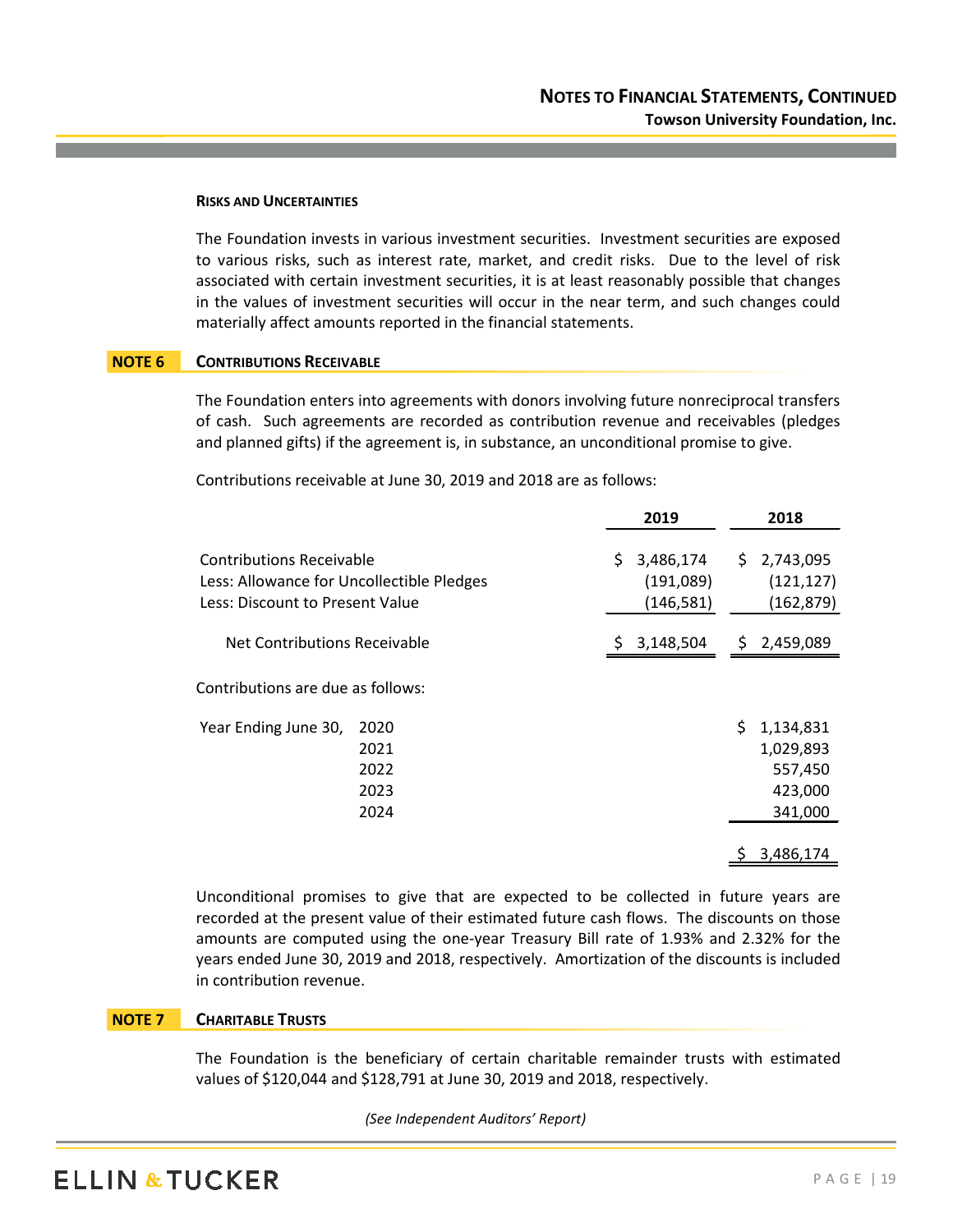## **NOTE 8 ENDOWMENT FUNDS**

The Foundation's endowment consists of various donor restricted funds established to provide a source of income for ongoing donor-advised program expenses. As required by GAAP, net assets associated with endowment funds are classified and reported based on the existence or absence of donor-imposed restrictions.

#### **INTERPRETATION OF RELEVANT LAW**

The Board of Directors of the Foundation has interpreted the Maryland Uniform Prudent Management of Institutional Funds Act (UPMIFA) as requiring the preservation of the fair value of the original gift as of the gift date of the donor-restricted endowment funds absent explicit donor stipulations to the contrary. As a result of this interpretation, the Foundation classifies (a) the original value of gifts donated to the endowment, (b) the original value of subsequent gifts to the endowment, and (c) accumulations to the endowment made in accordance with the direction of the applicable donor gift instrument at the time the accumulation is added to the fund as net assets with donor restriction. Additionally, any accumulation of donor-restricted endowment funds that are not required to be maintained in perpetuity are classified as restricted net assets until those amounts are appropriated for expenditure by the Foundation subject to the Board-approved spending policy. In accordance with UPMIFA, the Foundation considers the following factors in making a determination to appropriate or accumulate donor-restricted endowment funds:

- (1) Duration and preservation of the fund
- (2) Purposes of the Foundation and the donor-restricted endowment fund
- (3) General economic conditions
- (4) Possible effect of inflation and deflation
- (5) Expected total return from income and the appreciation of investments
- (6) Other resources of the Foundation
- (7) Investment policies of the Foundation

#### **ENDOWMENT FUND COMPOSITION BY TYPE OF FUND AS OF JUNE 30, 2019 AND 2018**

|                                           | <b>With Donor Restrictions</b> |            |    |            |
|-------------------------------------------|--------------------------------|------------|----|------------|
|                                           |                                | 2019       |    | 2018       |
| <b>Donor-Restricted Endowment Funds:</b>  |                                |            |    |            |
| Original Donor-Restricted Gift Amount and |                                |            |    |            |
| Amounts Required to be Maintained in      |                                |            |    |            |
| Perpetuity by Donor                       |                                | 44,421,694 | S. | 42,800,755 |
| <b>Accumulated Investment Gains</b>       |                                | 22,496,798 |    | 20,959,383 |
|                                           |                                | 66,918,492 |    | 63,760,138 |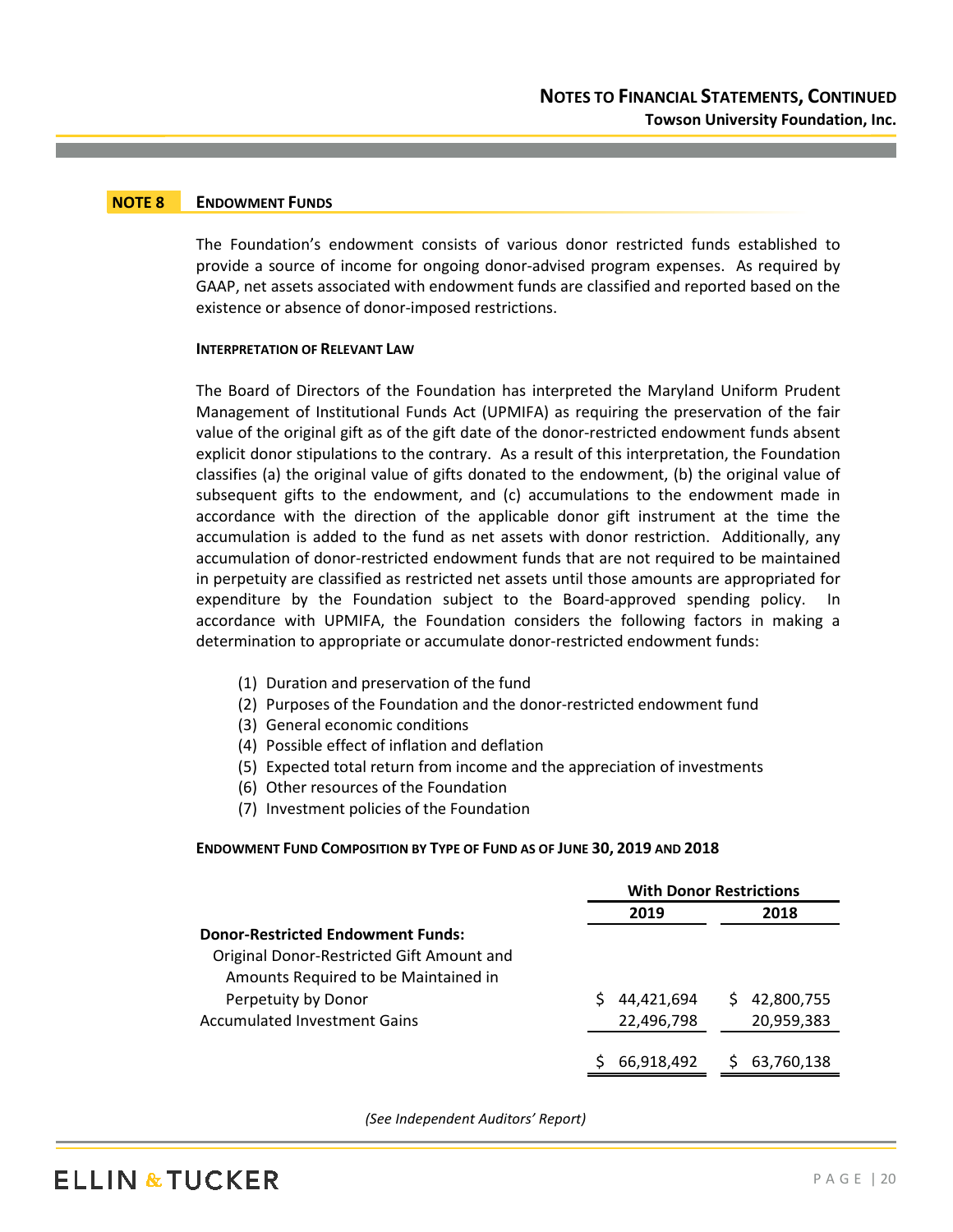|                                             | <b>With Donor</b><br><b>Restrictions</b> |
|---------------------------------------------|------------------------------------------|
| Endowment Funds, July 1, 2017               | 59,116,240<br>\$                         |
| Investment Return, Net                      | 5,075,250                                |
| Contributions                               | 1,931,984                                |
| Other                                       | 39,996                                   |
| Appropriation of Endowments for Expenditure | (2,403,332)                              |
| Endowment Funds, June 30, 2018              | 63,760,138                               |
| Investment Return, Net                      | 3,841,885                                |
| Contributions                               | 1,577,637                                |
| Other                                       | 45,401                                   |
| Appropriation of Endowments for Expenditure | (2,306,569)                              |
| Endowment Funds, June 30, 2019              | 66,918,492                               |

# **CHANGES IN ENDOWMENT FUNDS FOR THE YEARS ENDED JUNE 30, 2019 AND 2018**

## **UNDERWATER ENDOWMENT FUNDS**

From time to time, the fair value of assets associated with individual donor-restricted endowment funds may fall below the level the donor or UPMIFA requires the Foundation to retain as a fund of perpetual duration. No such deficiencies existed at June 30, 2019 and 2018.

## **RETURN OBJECTIVES AND RISK PARAMETERS**

The Foundation has established investment and spending policies for endowment assets that attempt to provide a predictable stream of funding to programs supported by its endowment while seeking to preserve the purchasing power of the endowment assets. Endowment assets include those assets of donor-restricted funds that the Foundation must hold in perpetuity or for donor-specified periods. Under these policies, as approved by the Board of Directors, the endowment assets are invested in a manner that is intended to produce results that exceed the portfolio's custom index, as defined by the indices represented by the portfolio's asset allocation, while assuming a moderate level of investment risk. The Foundation expects its endowment funds, over time, to provide an average rate of return approximating the spending rate plus the Consumer Price Index annually. Actual returns in any given year may vary from this amount.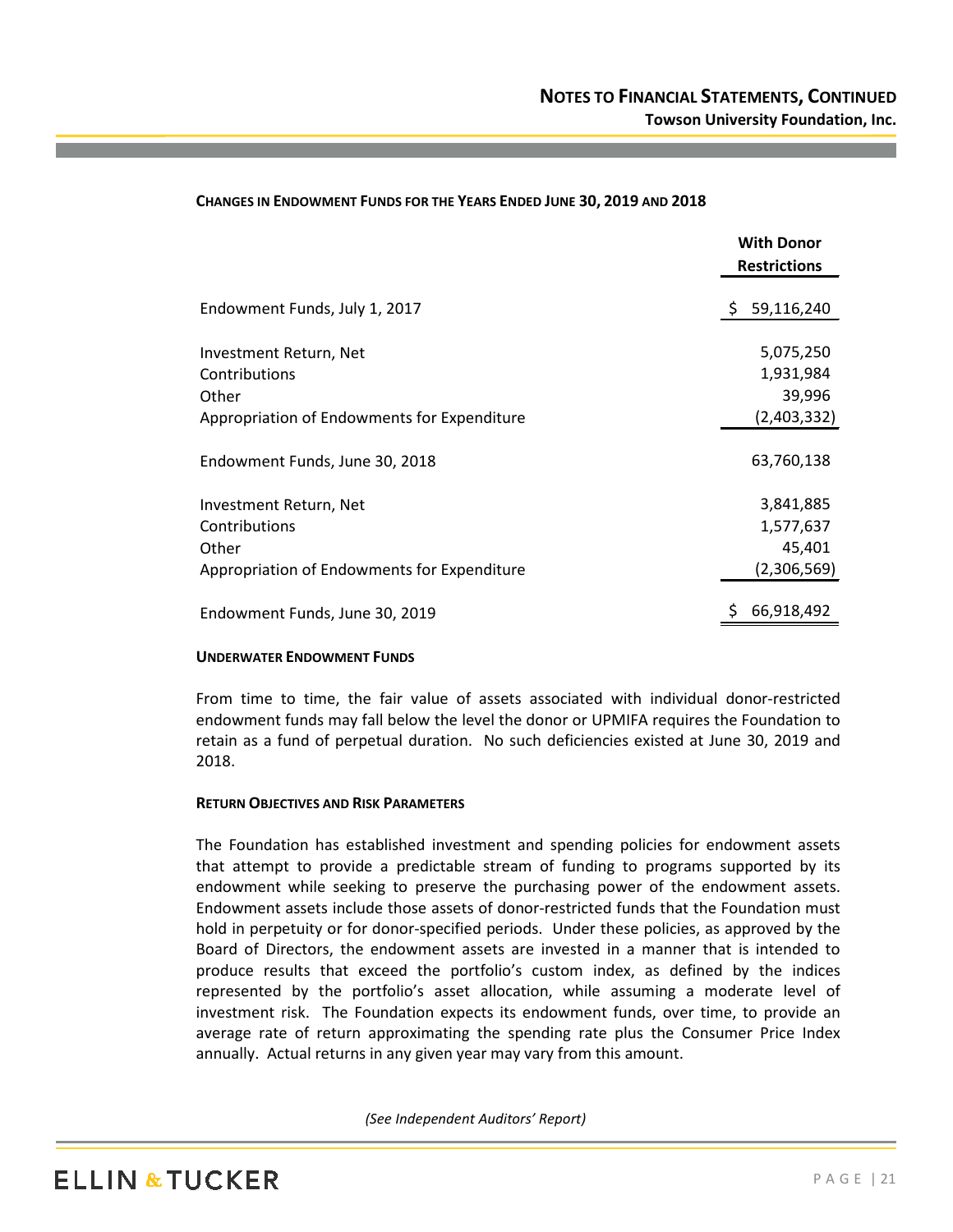#### **STRATEGIES EMPLOYED FOR ACHIEVING OBJECTIVES**

To satisfy its long-term rate-of-return objectives, the Foundation relies on a total return strategy in which investment returns are achieved through capital appreciation (realized and unrealized) and current yield (interest and dividends). The Foundation targets a diversified asset allocation that places a greater emphasis on equity-based investments to achieve its long-term return objectives within prudent risk constraints.

#### **SPENDING POLICY AND HOW THE INVESTMENT OBJECTIVES RELATE TO SPENDING POLICY**

The Foundation has a Board-approved Endowment Spending Policy that targets an amount not to exceed 7% (which is inclusive of spending for programmatic, administrative and University support expenses) of its endowment fund's average fair market value over the prior 20 quarters through the fiscal year ending 12 months before the start of the fiscal year in which distribution is planned. In establishing this policy, the Foundation considered the long-term expected return on its endowment. Annually, the Spending Policy Committee debates the prudence of the spending percentage, keeping in mind the seven prudence guidelines for appropriation as outlined in UPMIFA. Over the long term, the Foundation expects the current spending policy to allow its endowment to grow at an average rate of return approximating the spending rate plus the Consumer Price Index. This is consistent with the objective to maintain the purchasing power of the endowment assets in perpetuity or for a donor-specified term as well as provide additional real growth through new gifts and investment return.

## **NOTE 9 DONATED SERVICES**

No amounts have been reflected in the financial statements for donated services, as no objective basis is available to measure the value of such services. However, a substantial number of volunteers donate significant amounts of time to the Foundation's program services, fund-raising campaigns, and general administration.

Additionally, the Foundation utilized facilities and equipment of the University under a contractual agreement renewed annually each July 1. This contractual agreement recognizes that the support provided by the Foundation to the University exceeds the value of the benefit received.

## **NOTE 10 RETIREMENT PLANS**

The Foundation has a tax-deferred annuity (TDA) plan, pursuant to the requirements of IRC Section 403(b). The TDA plan allows eligible employees to tax defer a portion of their compensation.